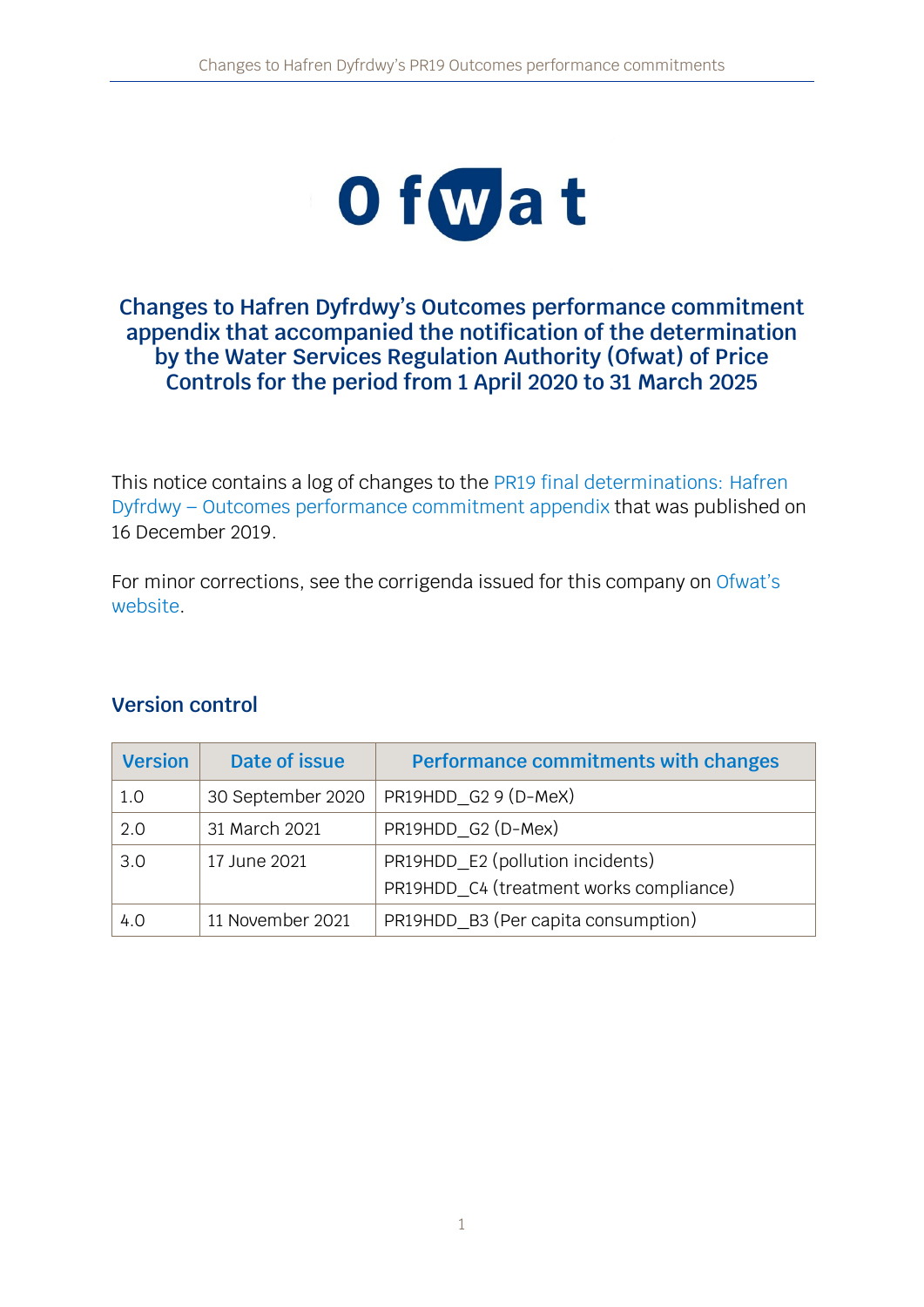## **D-MeX**

## **PR19HDD\_G2**

The detail for this performance commitment is set out on pages 44-47.

Version 1.0 of this change log makes the following changes:

On [page 44](https://www.ofwat.gov.uk/wp-content/uploads/2019/12/PR19-final-determinations-Hafren-Dyfrdwy-Outcomes-performance-commitment-appendix.pdf#page=45), in the 'Performance commitment definition and parameters' table for:

| <b>Detailed definition of</b><br>performance<br>measure | D-MeX is a measure of customer satisfaction. A<br>company's overall D-MeX score is calculated from two<br>components that contribute equally:<br>qualitative D-MeX score, based on the ratings<br>provided by developer services customers who<br>transacted with the company throughout the<br>reporting year to a customer satisfaction survey;<br>and<br>quantitative D-MeX score, based on the company's<br>performance against a set of selected Water UK<br>performance metrics throughout the reporting<br>year.                                                           |
|---------------------------------------------------------|-----------------------------------------------------------------------------------------------------------------------------------------------------------------------------------------------------------------------------------------------------------------------------------------------------------------------------------------------------------------------------------------------------------------------------------------------------------------------------------------------------------------------------------------------------------------------------------|
|                                                         | The survey results which are used to calculate the<br>qualitative component of the company's D-MeX score will<br>be supplied by a survey agent appointed by Ofwat. This is<br>supplied out of 100 to form the score for the qualitative<br>component of D-MeX.                                                                                                                                                                                                                                                                                                                    |
|                                                         | The set of Water UK performance metrics which are used<br>to calculate the quantitative component of the<br>company's D-MeX score, in place at the time of PR19<br>final determinations publication, are set out in annex 2 of<br>'PR19 final determinations: Customer measure of<br>experience (C-MeX) and developer services measure of<br>experience (D-MeX) policy appendix'. For each metric, a<br>percentage is reported and a simple average of these<br>metrics is taken. This is rescaled to be out of 100 to form<br>the score for the quantitative component of D-MeX. |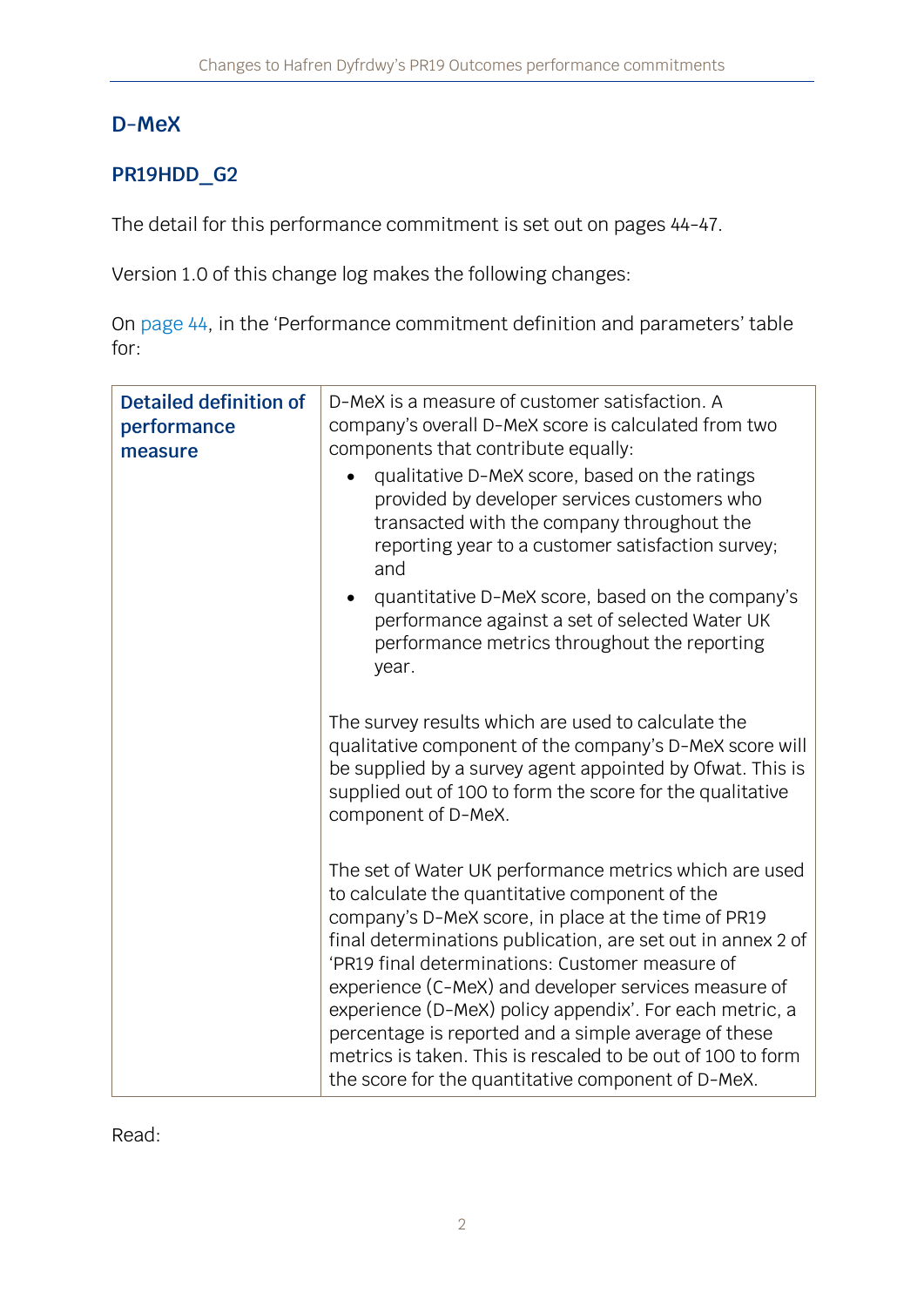| <b>Detailed definition of</b><br>performance<br>measure | D-MeX is a measure of customer satisfaction. A<br>company's overall D-MeX score is calculated from two<br>components that contribute equally:                                                                                                                  |
|---------------------------------------------------------|----------------------------------------------------------------------------------------------------------------------------------------------------------------------------------------------------------------------------------------------------------------|
|                                                         | qualitative D-MeX score, based on the ratings<br>provided by developer services customers who<br>transacted with the company throughout the<br>reporting year to a customer satisfaction survey;<br>and                                                        |
|                                                         | quantitative D-MeX score, based on the company's<br>performance against a set of selected Water UK<br>performance metrics throughout the reporting<br>year.                                                                                                    |
|                                                         | The survey results which are used to calculate the<br>qualitative component of the company's D-MeX score will<br>be supplied by a survey agent appointed by Ofwat. This is<br>supplied out of 100 to form the score for the qualitative<br>component of D-MeX. |
|                                                         | <b>Qualitative metrics</b>                                                                                                                                                                                                                                     |
|                                                         | The metrics which are to be supplied by the company to<br>Ofwat's survey agent for the qualitative component are<br>as follows:                                                                                                                                |
|                                                         | The metrics that apply from 1 April 2020 to 30 September<br>2020 are set out in annex 1 of 'PR19 final determinations:<br>Customer measure of experience (C-MeX) and developer<br>services measure of experience (D-MeX) policy<br>appendix'.                  |
|                                                         | For all companies, from 1 October 2020:                                                                                                                                                                                                                        |
|                                                         | W1.1 Pre-development enquiry $-$ reports issued<br>within target                                                                                                                                                                                               |
|                                                         | $W3.1$ s45 quotations – within target<br>$\bullet$                                                                                                                                                                                                             |
|                                                         | $W4.1$ s45 service pipe connections $-$ within target<br>$\bullet$                                                                                                                                                                                             |
|                                                         | W6.1 Mains design $<500$ plots – quotations within<br>target                                                                                                                                                                                                   |
|                                                         | W7.1 Mains design $>500$ plots – quotations within<br>target                                                                                                                                                                                                   |
|                                                         | • W8.1 Mains construction within target                                                                                                                                                                                                                        |
|                                                         | W17.1 Mains diversions (without constraints) –<br>$\bullet$<br>quotations within target                                                                                                                                                                        |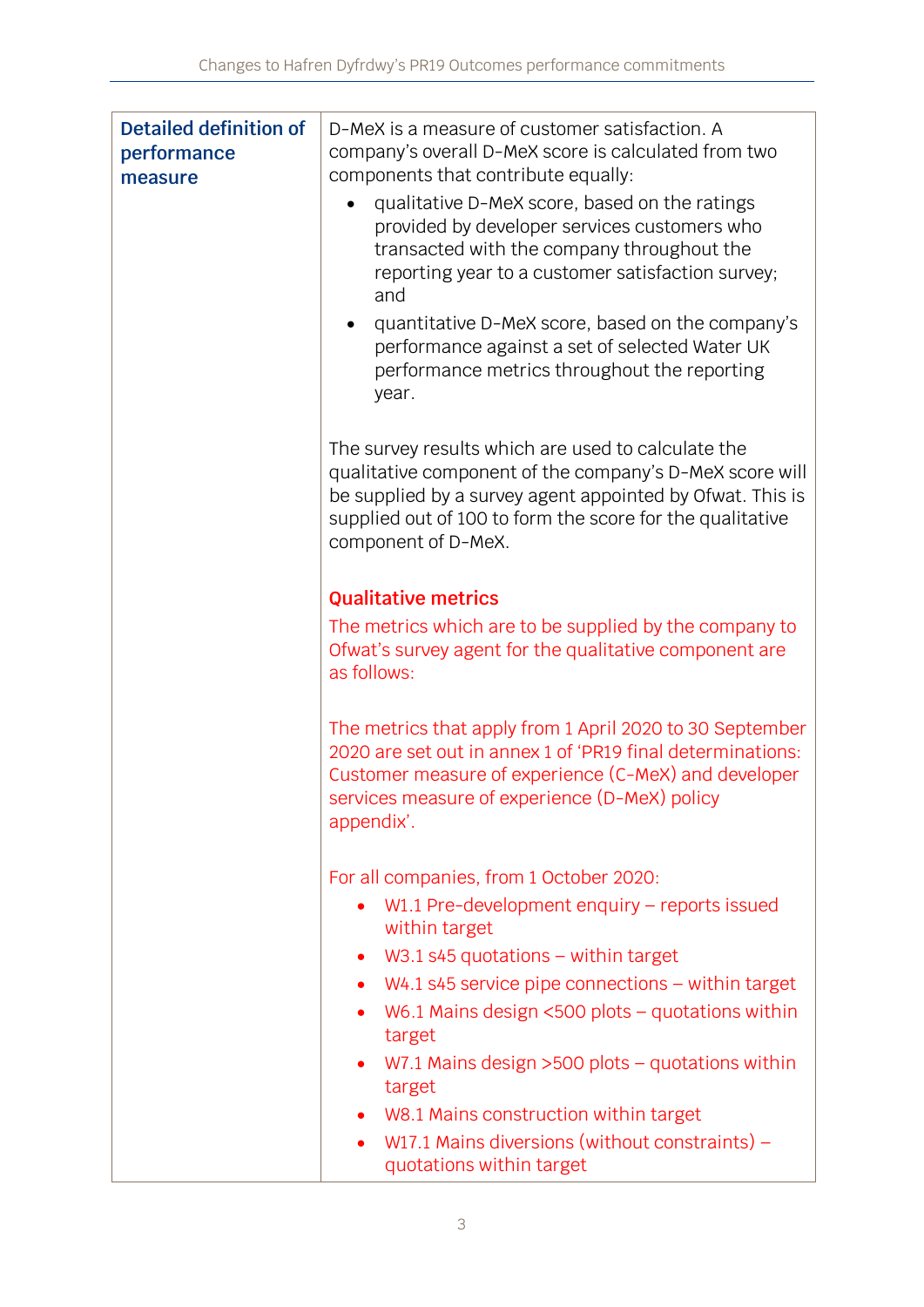| $\bullet$ | W17.2 Mains diversions (with constraints) $-$                                         |
|-----------|---------------------------------------------------------------------------------------|
|           | quotations within target                                                              |
|           | W18.1 Mains diversions -                                                              |
|           | construction/commissioning within target                                              |
| $\bullet$ | W20.1 Self-lay Point of Connection report < 500                                       |
|           | plots etc - reports issued within target                                              |
| $\bullet$ | W21.1 Self-lay Point of Connection reports > 500                                      |
|           | plots etc - reports issued within target                                              |
| $\bullet$ | W23.1 Self-lay design and terms request <500                                          |
|           | plots etc - quotations within target                                                  |
| $\bullet$ | W24.1 Self-lay design and terms request >500                                          |
|           | plots etc - quotations within target                                                  |
| $\bullet$ | W25.1 Self-lay signed agreement -<br>acknowledgements within target                   |
|           |                                                                                       |
| $\bullet$ | W26.1 Self-lay water for pressure/bacteriological<br>testing - provided within target |
| $\bullet$ | W27.1 Self-lay permanent water supply – provided                                      |
|           | within target                                                                         |
| $\bullet$ | W28.1 Self-lay vesting certificates – issued within                                   |
|           | target                                                                                |
|           | W29.1 Self-lay Asset Payments - issued within<br>target                               |
|           | W30.1 Self-lay plot references and costing details                                    |
| $\bullet$ | - issued within target                                                                |
| $\bullet$ | S1.1 Pre-development enquiry - reports issued                                         |
|           | within target                                                                         |
|           | S3.1 Sewer requisition design - offers issued<br>within target                        |
| $\bullet$ | $S4.1$ Sewer requisition – constructed and                                            |
|           | commissioned within agreed extension                                                  |
| $\bullet$ | S6.1 Technical vetting of adoptions & diversions -                                    |
|           | approval or rejection letters within target                                           |
| $\bullet$ | S7.1 Adoption legal agreement - draft agreements<br>issued within target              |
| ٠         | $S8.1$ s106 sewer connection – approval letters                                       |
|           | issued within target                                                                  |
| $\bullet$ | S9.1 s106 sewer connection $-$ rejection letters                                      |
|           | issued within target                                                                  |
|           | WN1.1 % of confirmations issued to the applicant                                      |
|           | within target period                                                                  |
|           | WN2.2 % Bulk supply offer letters issued to the<br>applicant within target period     |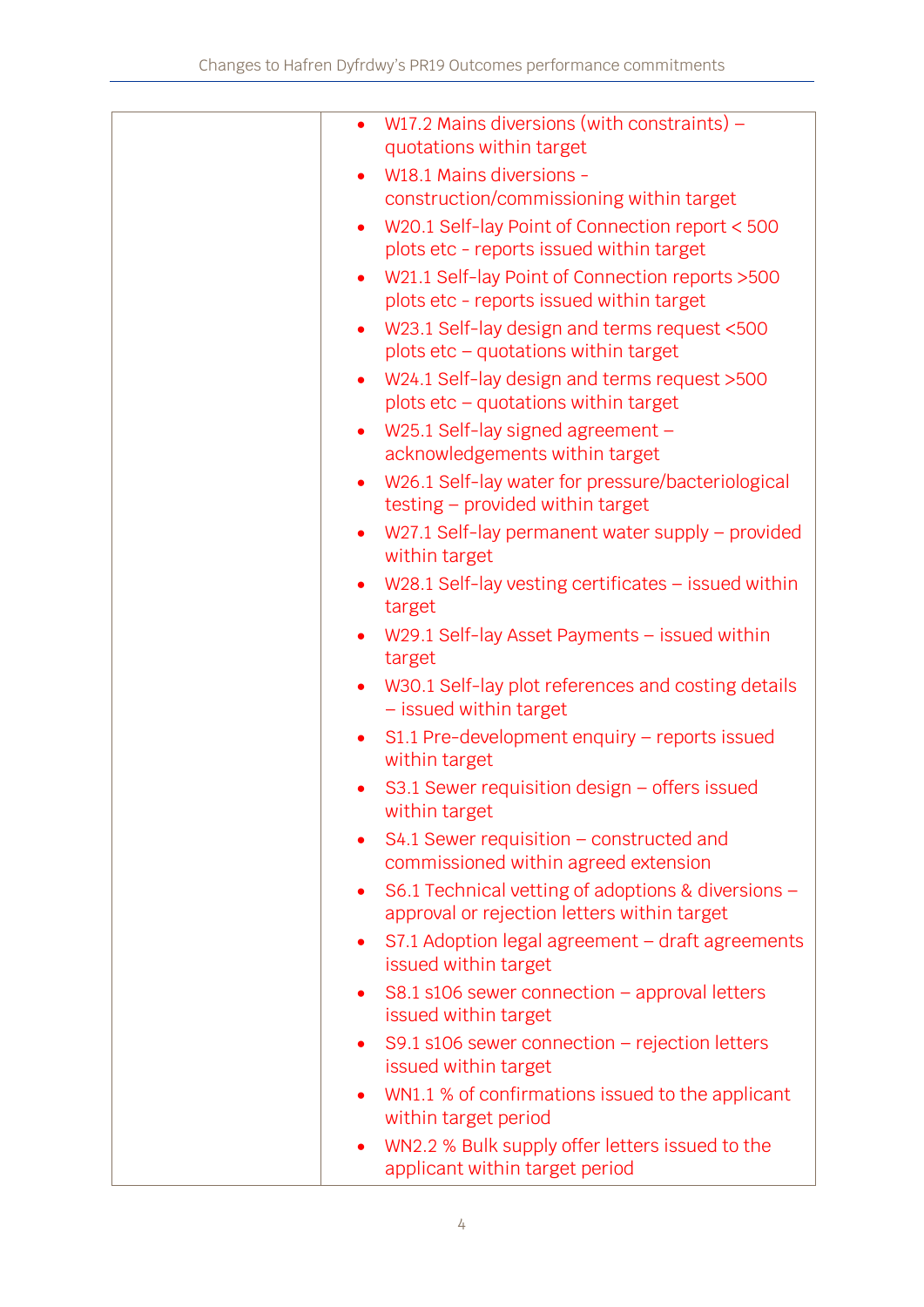| WN3.1 % Bulk water supply agreement signed and<br>$\bullet$<br>issued to the applicant within target period                                       |
|---------------------------------------------------------------------------------------------------------------------------------------------------|
| WN4.1 % of main laying schemes constructed and<br>commissioned within the target period                                                           |
| WN4.2 % of testing supplies provided within target<br>period                                                                                      |
| WN4.3 % of permanent supplies made available<br>within the target period                                                                          |
| SN2.2 % Bulk discharge offer letters issued to the<br>$\bullet$<br>applicant within target period                                                 |
| SN3.1 % Bulk discharge agreement signed and<br>$\bullet$<br>issued to the applicant within target period                                          |
| SN4.1 % of main laying schemes constructed and<br>$\bullet$<br>commissioned within the target period                                              |
| For companies wholly or mainly in England, in addition to<br>the list above, from 1 October 2020:                                                 |
| SAM 1/2 Review pre-design application<br>$\bullet$                                                                                                |
| SAM 2/2 Review Design Step 1: Full design review<br>$\bullet$<br>and response                                                                     |
| SAM 2/3 Review Design Step 2: Design acceptance<br>٠                                                                                              |
| SAM 3/1 Update draft agreement<br>$\bullet$                                                                                                       |
| SAM 4/1 Inspections & construction period<br>$\bullet$                                                                                            |
| SAM 5/1 Request for pre maintenance inspections<br>$\bullet$                                                                                      |
| SAM 5/2 Issue pre maintenance<br>$\bullet$                                                                                                        |
| certificate/provisional certificate                                                                                                               |
| SAM 6/2 Issue vesting certificate                                                                                                                 |
| <b>Quantitative metrics</b>                                                                                                                       |
| The set of Water UK performance metrics which are used<br>to calculate the quantitative component of the<br>company's D-MeX score are as follows: |
| For all companies, from 1 April 2020 to 30 September<br>2020:                                                                                     |
| W1.1 Pre-development enquiry - reports issued<br>$\bullet$<br>within target                                                                       |
| W3.1 s45 quotations - within target                                                                                                               |
| W4.1 s45 service pipe connections - within target                                                                                                 |
| W6.1 Mains design <500 plots - quotations within<br>target                                                                                        |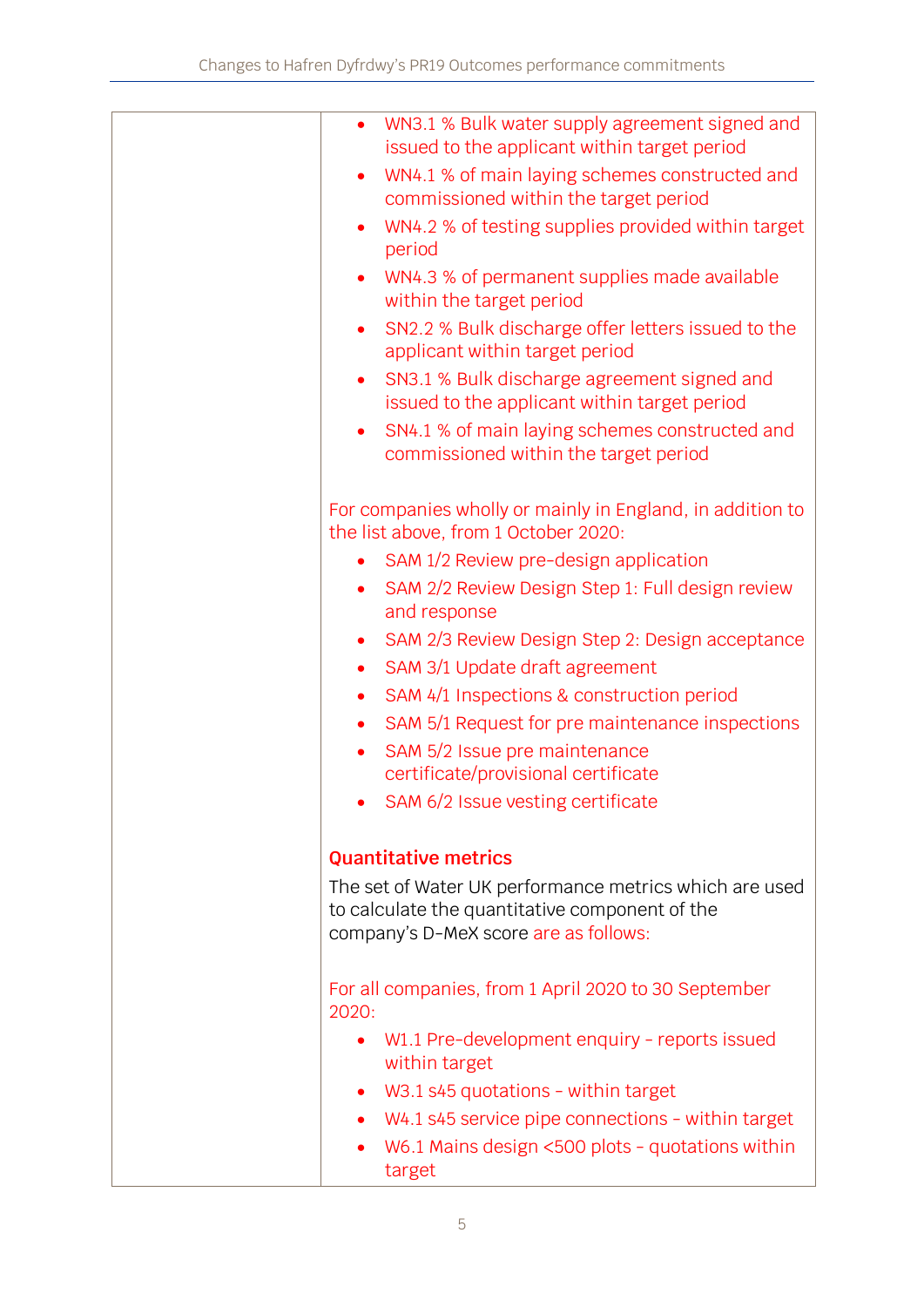| $\bullet$ | W7.1 Mains design >500 plots - quotations within<br>target                                   |
|-----------|----------------------------------------------------------------------------------------------|
|           | W8.1 Mains construction within target                                                        |
| $\bullet$ | W17.1 Mains diversions (without constraints) -<br>quotations within target                   |
| $\bullet$ | W17.2 Mains diversions (with constraints) -<br>quotations within target                      |
| $\bullet$ | W18.1 Mains diversions -                                                                     |
|           | construction/commissioning within target                                                     |
| $\bullet$ | W20.1 Self lay Point of Connection report < 500<br>plots etc - reports issued within target  |
| $\bullet$ | W21.1 Self lay Point of Connection reports > 500<br>plots etc - reports issued within target |
| $\bullet$ | W23.1 Self lay design and terms request <500<br>plots etc - quotations within target         |
| $\bullet$ | W24.1 Self lay design and terms request >500<br>plots etc - quotations within target         |
| $\bullet$ | W26.1 Self lay water for pressure/bacteriological<br>testing - provided within target        |
| $\bullet$ | W27.1 Self lay permanent water supply - provided<br>within target                            |
| $\bullet$ | W30.1 Self lay plot references and costing details -<br>issued within target                 |
| $\bullet$ | S1.1 Pre-development enquiry - reports issued<br>within target                               |
|           | S3.1 Sewer requisition design - offers issued<br>within target                               |
|           | S4.1 Sewer requisition - constructed and<br>commissioned within agreed extension             |
| $\bullet$ | S7.1 Adoption legal agreement - draft agreements<br>issued within target                     |
|           | For companies wholly or mainly in England, from 1<br>October 2020:                           |
| $\bullet$ | $W1.1$ Pre-development enquiry – reports issued<br>within target                             |
| ٠         | W3.1 s45 quotations $-$ within target                                                        |
|           | $W4.1$ s45 service pipe connections $-$ within target                                        |
| $\bullet$ | W6.1 Mains design $<500$ plots – quotations within                                           |
|           | target                                                                                       |
|           | W7.1 Mains design $>500$ plots - quotations within<br>target                                 |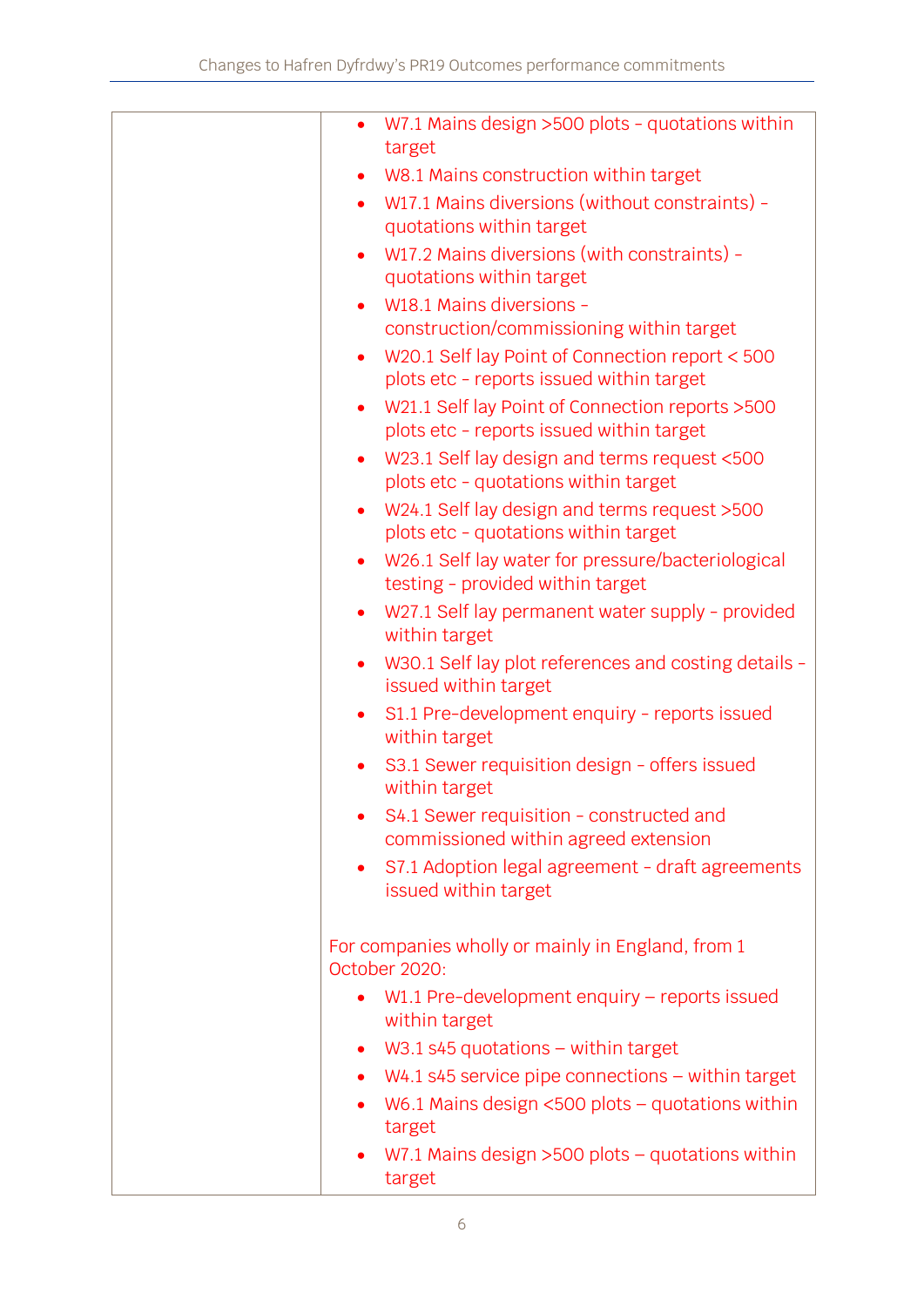| $\bullet$ | W8.1 Mains construction within target                                                        |
|-----------|----------------------------------------------------------------------------------------------|
|           | W17.1 Mains diversions (without constraints) $-$                                             |
|           | quotations within target                                                                     |
| $\bullet$ | W17.2 Mains diversions (with constraints) $-$                                                |
|           | quotations within target                                                                     |
|           | W18.1 Mains diversions -                                                                     |
|           | construction/commissioning within target                                                     |
| $\bullet$ | W20.1 Self lay Point of Connection report < 500                                              |
|           | plots etc - reports issued within target                                                     |
| $\bullet$ | W21.1 Self lay Point of Connection reports > 500<br>plots etc - reports issued within target |
| $\bullet$ | W23.1 Self lay design and terms request <500                                                 |
|           | plots etc - quotations within target                                                         |
| $\bullet$ | W24.1 Self lay design and terms request >500<br>plots etc - quotations within target         |
| $\bullet$ | W26.1 Self lay water for pressure/bacteriological<br>testing - provided within target        |
| $\bullet$ | W27.1 Self lay permanent water supply - provided<br>within target                            |
| $\bullet$ | W30.1 Self lay plot references and costing details<br>- issued within target                 |
| $\bullet$ | S1.1 Pre-development enquiry - reports issued<br>within target                               |
| $\bullet$ | S3.1 Sewer requisition design – offers issued<br>within target                               |
|           | $S4.1$ Sewer requisition – constructed and<br>commissioned within agreed extension           |
|           | S7.1 Adoption legal agreement - draft agreements<br>issued within target                     |
|           | WN1.1 % of confirmations issued to the applicant<br>within target period                     |
| $\bullet$ | WN2.2 % Bulk supply offer letters issued to the<br>applicant within target period            |
| $\bullet$ | WN4.1 % of main laying schemes constructed and<br>commissioned within the target period      |
|           | WN4.2 % of testing supplies provided within target<br>period                                 |
|           | WN4.3 % of permanent supplies made available                                                 |
|           | within the target period                                                                     |
| $\bullet$ | SN2.2 % Bulk discharge offer letters issued to the<br>applicant within target period         |
|           | SN4.1 % of main laying schemes constructed and                                               |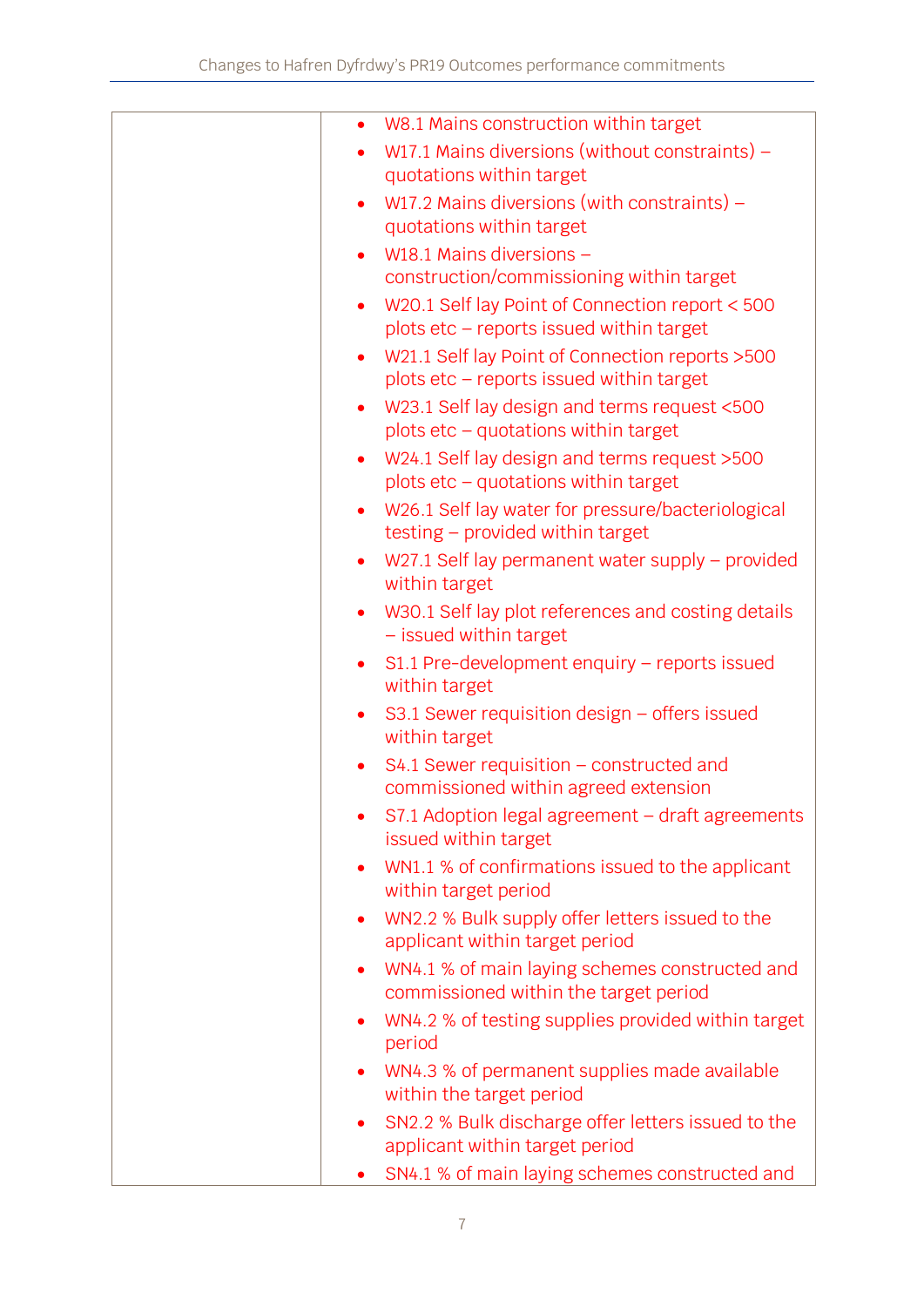| commissioned within the target period                                                                     |
|-----------------------------------------------------------------------------------------------------------|
| SAM 3/1 Update draft agreement                                                                            |
| SAM 4/1 Inspections and construction period                                                               |
| For companies wholly or mainly in Wales, from 1 October<br>2020:                                          |
| W1.1 Pre-development enquiry $-$ reports issued<br>$\bullet$<br>within target                             |
| $W3.1$ s45 quotations – within target<br>٠                                                                |
| $W4.1$ s45 service pipe connections $-$ within target<br>$\bullet$                                        |
| W6.1 Mains design $<500$ plots – quotations within<br>$\bullet$<br>target                                 |
| W7.1 Mains design $>500$ plots – quotations within<br>$\bullet$<br>target                                 |
| W8.1 Mains construction within target<br>$\bullet$                                                        |
| W17.1 Mains diversions (without constraints) -<br>$\bullet$<br>quotations within target                   |
| W17.2 Mains diversions (with constraints) $-$<br>$\bullet$<br>quotations within target                    |
| W18.1 Mains diversions -<br>$\bullet$                                                                     |
| construction/commissioning within target                                                                  |
| W20.1 Self lay Point of Connection report < 500<br>$\bullet$<br>plots etc - reports issued within target  |
| W21.1 Self lay Point of Connection reports > 500<br>$\bullet$<br>plots etc - reports issued within target |
| W23.1 Self lay design and terms request <500<br>plots etc - quotations within target                      |
| W24.1 Self lay design and terms request >500<br>plots etc - quotations within target                      |
| W26.1 Self lay water for pressure/bacteriological<br>$\bullet$<br>testing - provided within target        |
| W27.1 Self lay permanent water supply – provided<br>$\bullet$<br>within target                            |
| W30.1 Self lay plot references and costing details<br>$\bullet$<br>- issued within target                 |
| S1.1 Pre-development enquiry - reports issued<br>٠<br>within target                                       |
| S3.1 Sewer requisition design $-$ offers issued<br>$\bullet$<br>within target                             |
| $S4.1$ Sewer requisition – constructed and<br>٠<br>commissioned within agreed extension                   |
| S7.1 Adoption legal agreement - draft agreements                                                          |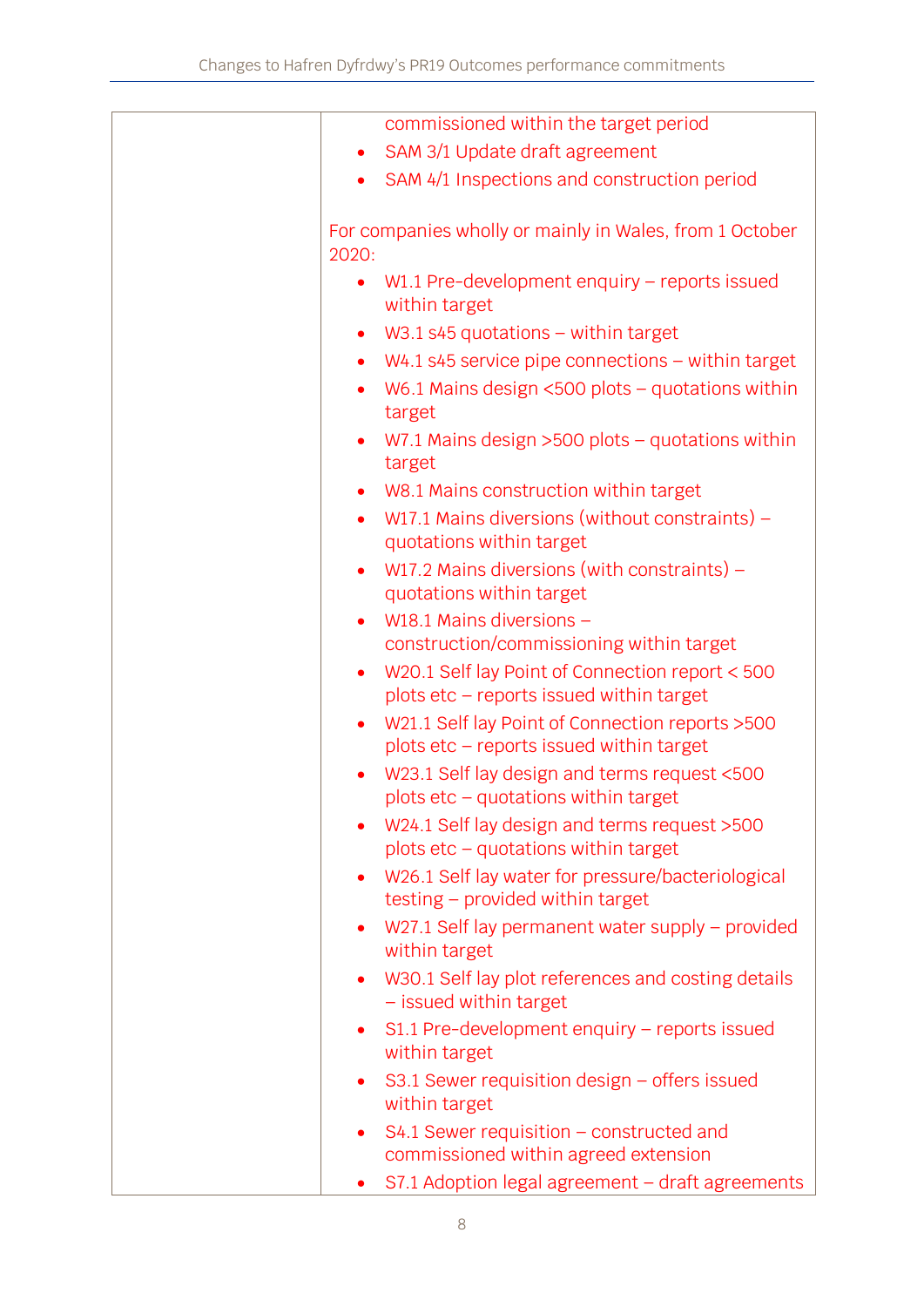| issued within target                                                                                                                                                                                                                                                                                                                                                                                                                                                       |
|----------------------------------------------------------------------------------------------------------------------------------------------------------------------------------------------------------------------------------------------------------------------------------------------------------------------------------------------------------------------------------------------------------------------------------------------------------------------------|
| WN1.1 % of confirmations issued to the applicant<br>within target period                                                                                                                                                                                                                                                                                                                                                                                                   |
| WN2.2 % Bulk supply offer letters issued to the<br>applicant within target period                                                                                                                                                                                                                                                                                                                                                                                          |
| WN4.1 % of main laying schemes constructed and<br>commissioned within the target period                                                                                                                                                                                                                                                                                                                                                                                    |
| WN4.2 % of testing supplies provided within target<br>period                                                                                                                                                                                                                                                                                                                                                                                                               |
| WN4.3 % of permanent supplies made available<br>within the target period                                                                                                                                                                                                                                                                                                                                                                                                   |
| SN2.2 % Bulk discharge offer letters issued to the<br>applicant within target period                                                                                                                                                                                                                                                                                                                                                                                       |
| SN4.1 % of main laying schemes constructed and<br>commissioned within the target period                                                                                                                                                                                                                                                                                                                                                                                    |
| For each metric, a percentage is reported and a simple<br>average of these metrics is taken. This is rescaled to be<br>out of 100 to form the score for the quantitative<br>component of D-MeX. For the 2020-21 reporting year<br>only, companies are to separately calculate their<br>performance against the metrics that apply in each half-<br>year period and the annual score for the quantitative<br>component will be an average of these two half-year<br>scores. |
| The full definition for each metric is on Ofwat's website:<br>https://www.ofwat.gov.uk/outcomes-definitions-pr19/                                                                                                                                                                                                                                                                                                                                                          |

Version 2.0 of this change log incorporates the changes made to this performance commitment by version 1.0, above, and makes the following changes:

On [page 44](https://www.ofwat.gov.uk/wp-content/uploads/2019/12/PR19-final-determinations-Hafren-Dyfrdwy-Outcomes-performance-commitment-appendix.pdf#page=45), in the 'Performance commitment definition and parameters' table for:

| Detailed definition of | D-MeX is a measure of customer satisfaction. A                                                                                                                                                                |  |
|------------------------|---------------------------------------------------------------------------------------------------------------------------------------------------------------------------------------------------------------|--|
| performance            | company's overall D-MeX score is calculated from two                                                                                                                                                          |  |
| measure                | components that contribute equally:                                                                                                                                                                           |  |
|                        | qualitative D-MeX score, based on the ratings<br>$\bullet$<br>provided by developer services customers who<br>transacted with the company throughout the<br>reporting year to a customer satisfaction survey; |  |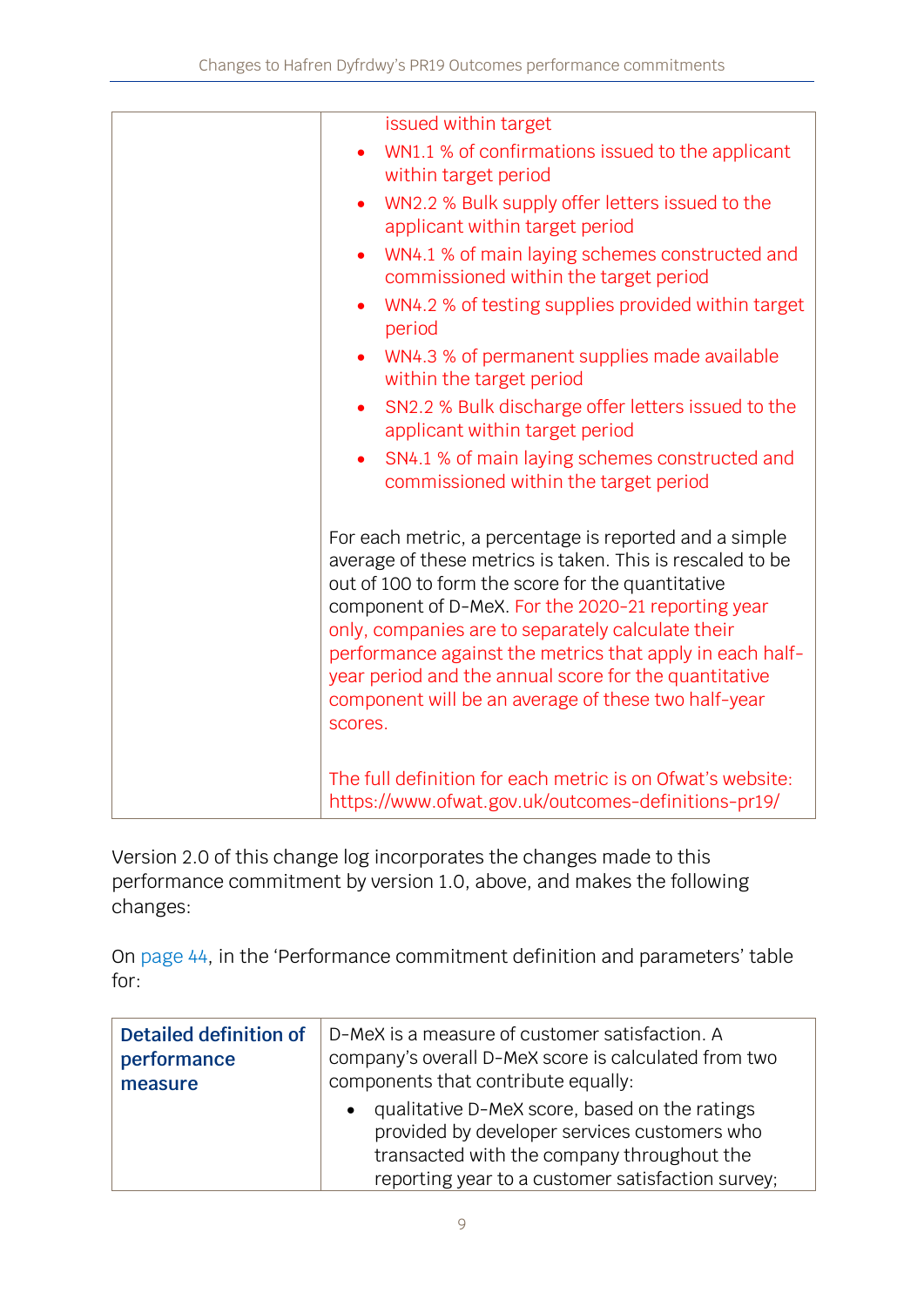| and                                                                                                                                                                                                                                                            |
|----------------------------------------------------------------------------------------------------------------------------------------------------------------------------------------------------------------------------------------------------------------|
| quantitative D-MeX score, based on the company's<br>performance against a set of selected Water UK<br>performance metrics throughout the reporting<br>year.                                                                                                    |
| The survey results which are used to calculate the<br>qualitative component of the company's D-MeX score will<br>be supplied by a survey agent appointed by Ofwat. This is<br>supplied out of 100 to form the score for the qualitative<br>component of D-MeX. |
| <b>Qualitative metrics</b>                                                                                                                                                                                                                                     |
| The metrics which are to be supplied by the company to<br>Ofwat's survey agent for the qualitative component are<br>as follows:                                                                                                                                |
| The metrics that apply from 1 April 2020 to 30 September<br>2020 are set out in annex 1 of 'PR19 final determinations:<br>Customer measure of experience (C-MeX) and developer<br>services measure of experience (D-MeX) policy<br>appendix'.                  |
| For all companies, from 1 October 2020:                                                                                                                                                                                                                        |
| $W1.1$ Pre-development enquiry – reports issued<br>within target                                                                                                                                                                                               |
| W3.1 s45 quotations $-$ within target                                                                                                                                                                                                                          |
| $W4.1$ s45 service pipe connections $-$ within target                                                                                                                                                                                                          |
| W6.1 Mains design $<500$ plots - quotations within<br>target                                                                                                                                                                                                   |
| W7.1 Mains design $>500$ plots - quotations within<br>$\bullet$<br>target                                                                                                                                                                                      |
| W8.1 Mains construction within target                                                                                                                                                                                                                          |
| W17.1 Mains diversions (without constraints) -<br>quotations within target                                                                                                                                                                                     |
| W17.2 Mains diversions (with constraints) $-$<br>quotations within target                                                                                                                                                                                      |
| W18.1 Mains diversions -                                                                                                                                                                                                                                       |
| construction/commissioning within target                                                                                                                                                                                                                       |
| W20.1 Self-lay Point of Connection report < 500<br>$\bullet$<br>plots etc - reports issued within target                                                                                                                                                       |
| W21.1 Self-lay Point of Connection reports > 500                                                                                                                                                                                                               |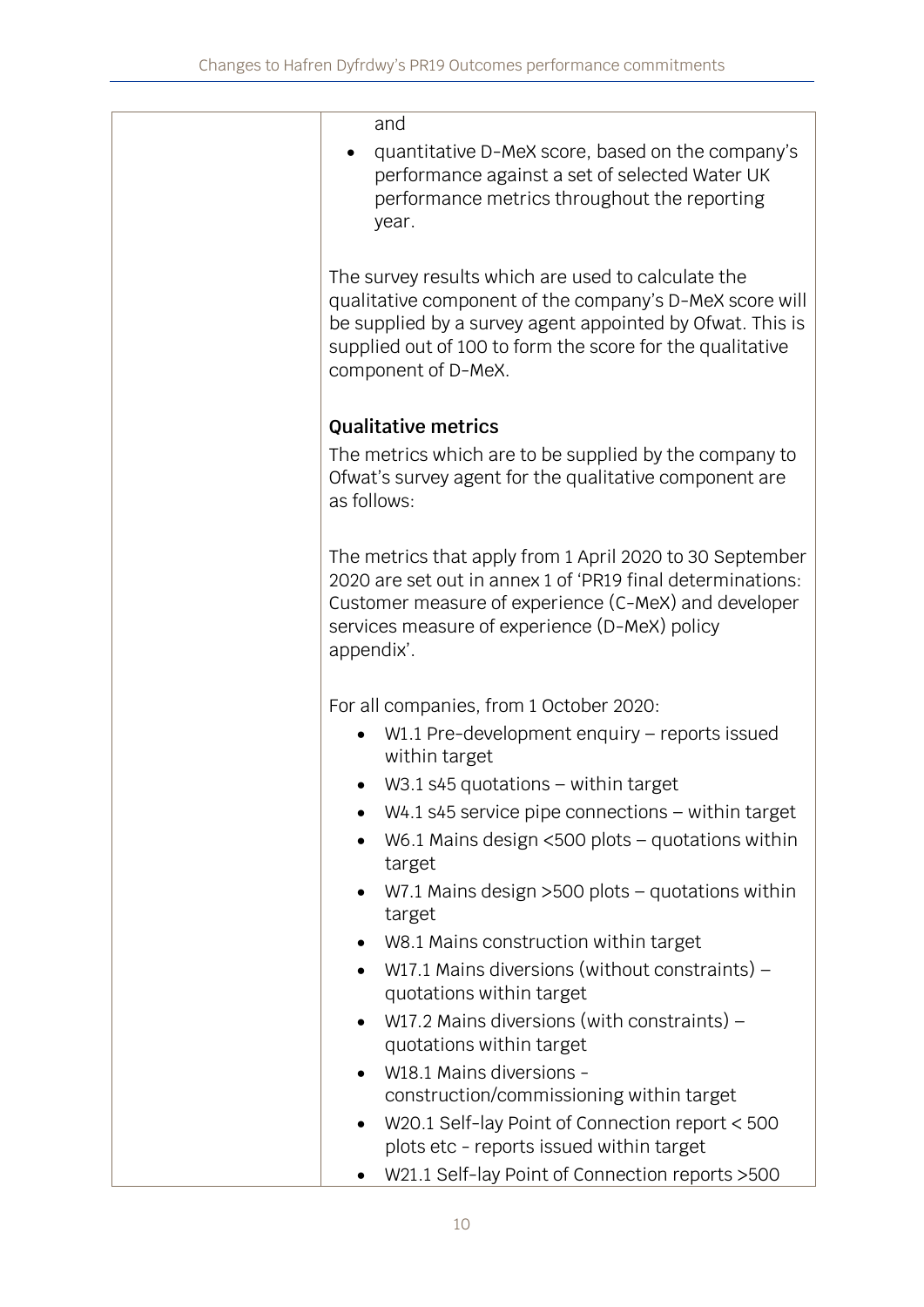| plots etc - reports issued within target                                                                       |
|----------------------------------------------------------------------------------------------------------------|
| W23.1 Self-lay design and terms request <500                                                                   |
| plots etc - quotations within target                                                                           |
| W24.1 Self-lay design and terms request >500<br>$\bullet$                                                      |
| plots etc - quotations within target                                                                           |
| W25.1 Self-lay signed agreement -                                                                              |
| acknowledgements within target                                                                                 |
| W26.1 Self-lay water for pressure/bacteriological<br>$\bullet$                                                 |
| testing - provided within target                                                                               |
| W27.1 Self-lay permanent water supply - provided<br>within target                                              |
| W28.1 Self-lay vesting certificates $-$ issued within                                                          |
| target                                                                                                         |
| W29.1 Self-lay Asset Payments - issued within<br>target                                                        |
| W30.1 Self-lay plot references and costing details<br>- issued within target                                   |
| S1.1 Pre-development enquiry - reports issued<br>within target                                                 |
| S3.1 Sewer requisition design – offers issued<br>within target                                                 |
| S4.1 Sewer requisition - constructed and<br>$\bullet$<br>commissioned within agreed extension                  |
| S6.1 Technical vetting of adoptions & diversions -<br>$\bullet$<br>approval or rejection letters within target |
| S7.1 Adoption legal agreement - draft agreements<br>issued within target                                       |
| S8.1 s106 sewer connection $-$ approval letters<br>issued within target                                        |
| S9.1 s106 sewer connection $-$ rejection letters                                                               |
| issued within target                                                                                           |
| WN1.1 % of confirmations issued to the applicant                                                               |
| within target period                                                                                           |
| WN2.2 % Bulk supply offer letters issued to the<br>$\bullet$<br>applicant within target period                 |
| WN3.1 % Bulk water supply agreement signed and<br>issued to the applicant within target period                 |
| WN4.1 % of main laying schemes constructed and<br>$\bullet$                                                    |
| commissioned within the target period                                                                          |
| WN4.2 % of testing supplies provided within target<br>period                                                   |
| WN4.3 % of permanent supplies made available                                                                   |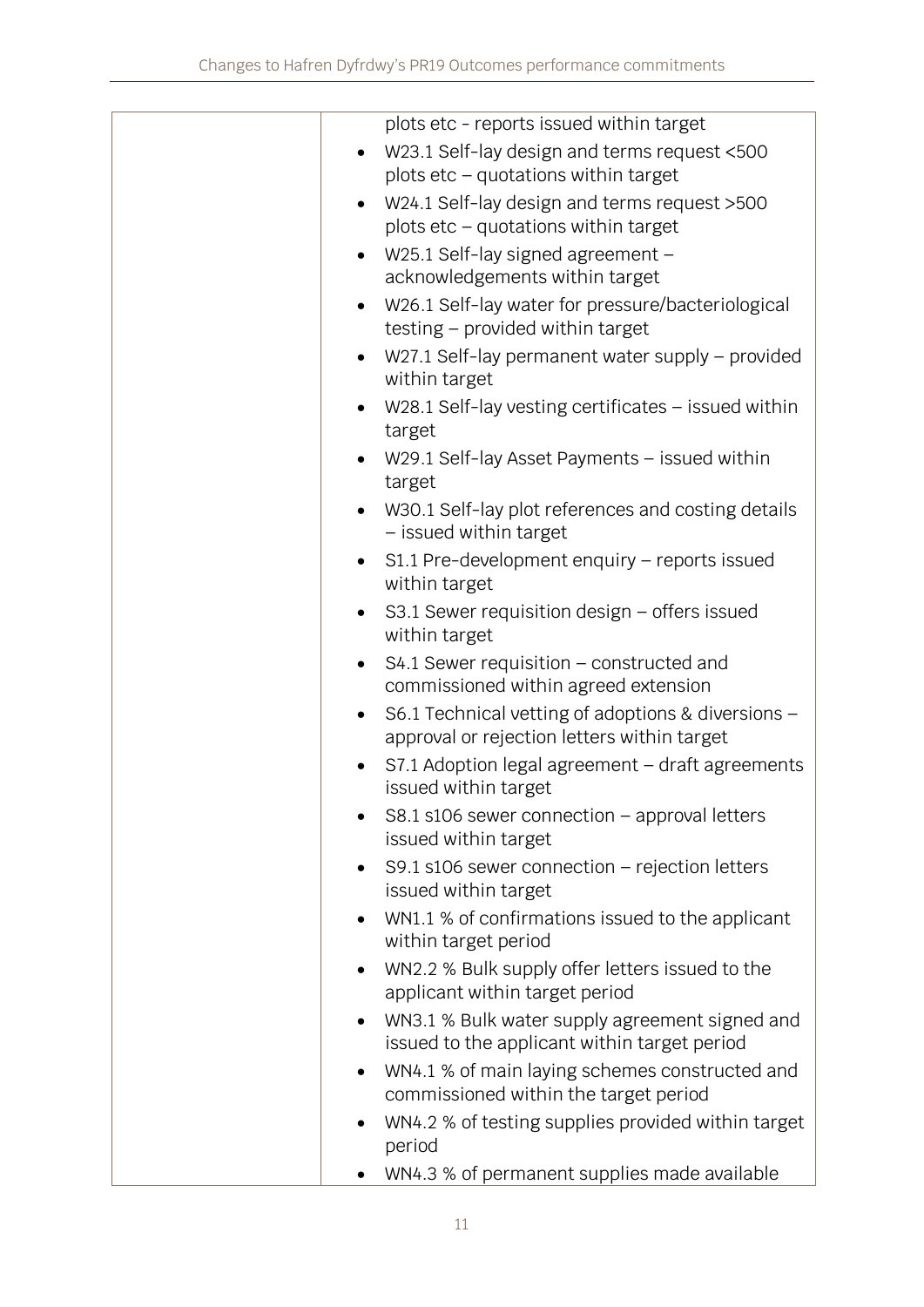| within the target period                                                                          |
|---------------------------------------------------------------------------------------------------|
| SN2.2 % Bulk discharge offer letters issued to the                                                |
| applicant within target period                                                                    |
| SN3.1 % Bulk discharge agreement signed and<br>$\bullet$                                          |
| issued to the applicant within target period                                                      |
| SN4.1 % of main laying schemes constructed and                                                    |
| commissioned within the target period                                                             |
|                                                                                                   |
|                                                                                                   |
| For companies wholly or mainly in England, in addition to<br>the list above, from 1 October 2020: |
|                                                                                                   |
| SAM 1/2 Review pre-design application                                                             |
| SAM 2/2 Review Design Step 1: Full design review                                                  |
| and response                                                                                      |
| SAM 2/3 Review Design Step 2: Design acceptance                                                   |
| SAM 3/1 Update draft agreement                                                                    |
| SAM 4/1 Inspections & construction period                                                         |
| SAM 5/1 Request for pre maintenance inspections                                                   |
| SAM 5/2 Issue pre maintenance<br>$\bullet$                                                        |
| certificate/provisional certificate                                                               |
|                                                                                                   |
| SAM 6/2 Issue vesting certificate                                                                 |
| <b>Quantitative metrics</b>                                                                       |
|                                                                                                   |
| The set of Water UK performance metrics which are used                                            |
| to calculate the quantitative component of the                                                    |
| company's D-MeX score are as follows:                                                             |
|                                                                                                   |
| For all companies, from 1 April 2020 to 30 September                                              |
| 2020:                                                                                             |
| W1.1 Pre-development enquiry - reports issued<br>$\bullet$                                        |
| within target                                                                                     |
| W3.1 s45 quotations - within target                                                               |
| W4.1 s45 service pipe connections - within target                                                 |
| W6.1 Mains design <500 plots - quotations within                                                  |
| target                                                                                            |
| W7.1 Mains design > 500 plots - quotations within                                                 |
| target                                                                                            |
| W8.1 Mains construction within target                                                             |
|                                                                                                   |
| $\bullet$                                                                                         |
| W17.1 Mains diversions (without constraints) -                                                    |
| quotations within target<br>W17.2 Mains diversions (with constraints) -                           |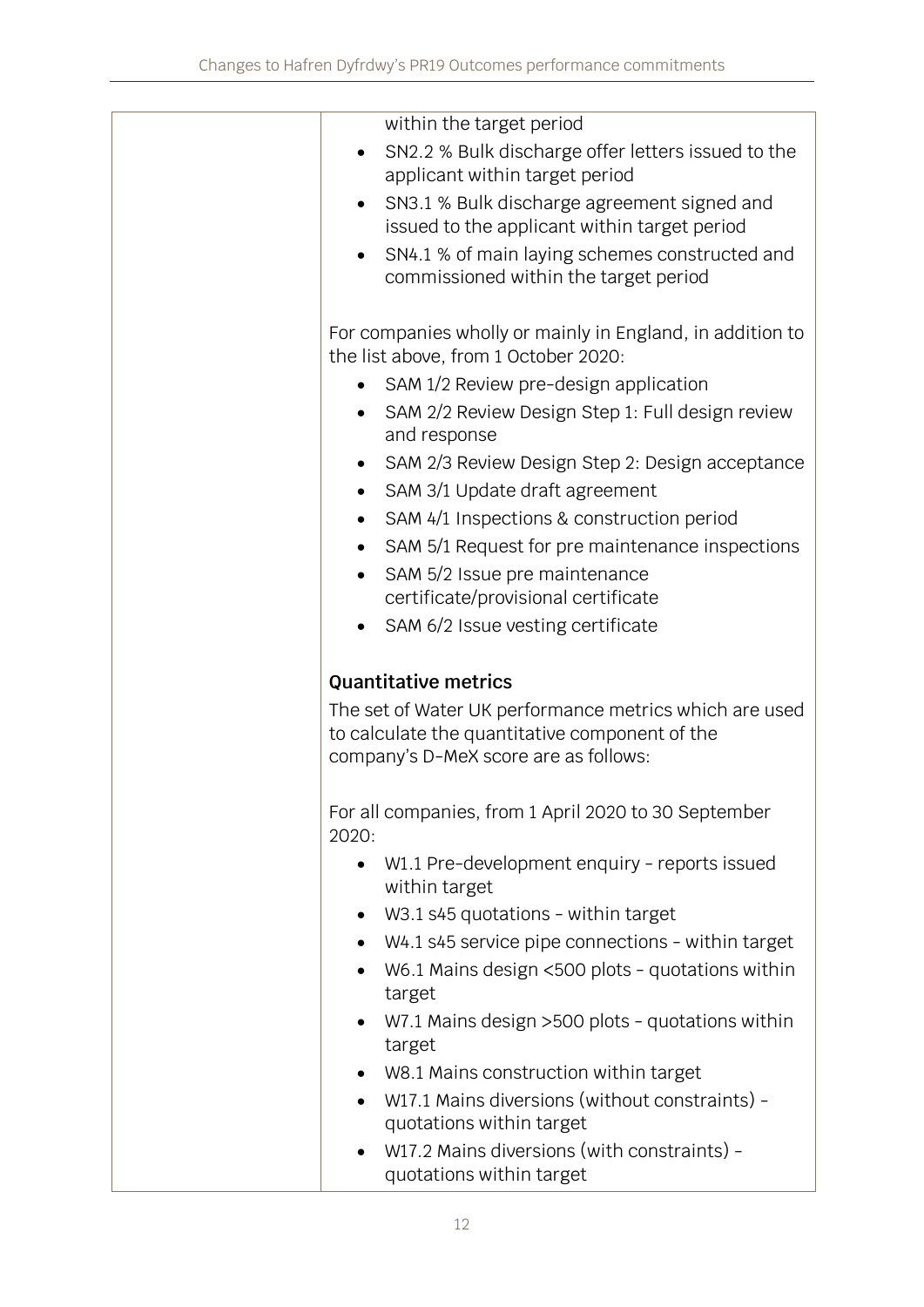| W18.1 Mains diversions -<br>construction/commissioning within target                         |
|----------------------------------------------------------------------------------------------|
| W20.1 Self lay Point of Connection report < 500                                              |
| plots etc - reports issued within target                                                     |
| W21.1 Self lay Point of Connection reports > 500<br>plots etc - reports issued within target |
| W23.1 Self lay design and terms request <500                                                 |
| plots etc - quotations within target                                                         |
| W24.1 Self lay design and terms request >500<br>plots etc - quotations within target         |
| W26.1 Self lay water for pressure/bacteriological<br>testing - provided within target        |
| W27.1 Self lay permanent water supply - provided<br>within target                            |
| W30.1 Self lay plot references and costing details -<br>issued within target                 |
| S1.1 Pre-development enquiry - reports issued<br>within target                               |
| S3.1 Sewer requisition design - offers issued<br>within target                               |
| S4.1 Sewer requisition - constructed and<br>commissioned within agreed extension             |
| S7.1 Adoption legal agreement - draft agreements<br>issued within target                     |
| For companies wholly or mainly in England, from 1<br>October 2020:                           |
| W1.1 Pre-development enquiry – reports issued<br>within target                               |
| $W3.1$ s45 quotations – within target                                                        |
| $W4.1$ s45 service pipe connections $-$ within target                                        |
| W6.1 Mains design $<500$ plots – quotations within<br>target                                 |
| W7.1 Mains design $>500$ plots – quotations within<br>target                                 |
| W8.1 Mains construction within target                                                        |
| W17.1 Mains diversions (without constraints) -                                               |
| quotations within target                                                                     |
| W17.2 Mains diversions (with constraints) $-$<br>$\bullet$                                   |
| quotations within target                                                                     |
| W18.1 Mains diversions -                                                                     |
| construction/commissioning within target                                                     |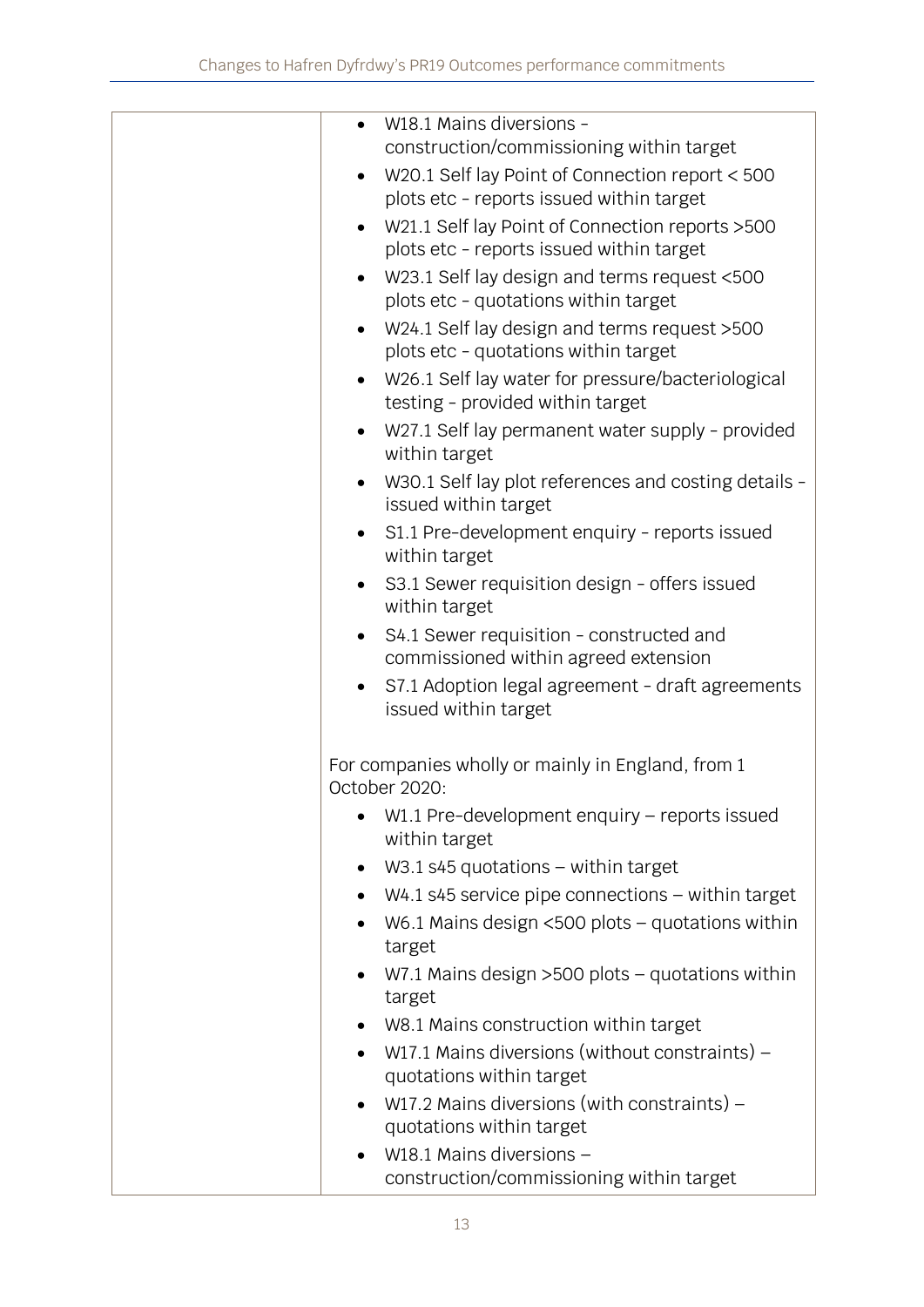| $\bullet$ | W20.1 Self lay Point of Connection report < 500<br>plots etc - reports issued within target  |
|-----------|----------------------------------------------------------------------------------------------|
| $\bullet$ | W21.1 Self lay Point of Connection reports > 500<br>plots etc - reports issued within target |
|           | W23.1 Self lay design and terms request <500<br>plots etc - quotations within target         |
| $\bullet$ | W24.1 Self lay design and terms request >500<br>plots etc - quotations within target         |
| $\bullet$ | W26.1 Self lay water for pressure/bacteriological<br>testing - provided within target        |
| $\bullet$ | W27.1 Self lay permanent water supply – provided<br>within target                            |
|           | W30.1 Self lay plot references and costing details<br>- issued within target                 |
|           | S1.1 Pre-development enquiry - reports issued<br>within target                               |
|           | S3.1 Sewer requisition design - offers issued<br>within target                               |
| $\bullet$ | S4.1 Sewer requisition – constructed and<br>commissioned within agreed extension             |
| $\bullet$ | S7.1 Adoption legal agreement - draft agreements<br>issued within target                     |
|           | WN1.1 % of confirmations issued to the applicant<br>within target period                     |
| $\bullet$ | WN2.2 % Bulk supply offer letters issued to the<br>applicant within target period            |
| $\bullet$ | WN4.1 % of main laying schemes constructed and<br>commissioned within the target period      |
|           | WN4.2 % of testing supplies provided within target<br>period                                 |
| $\bullet$ | WN4.3 % of permanent supplies made available<br>within the target period                     |
| $\bullet$ | SN2.2 % Bulk discharge offer letters issued to the<br>applicant within target period         |
| $\bullet$ | SN4.1 % of main laying schemes constructed and<br>commissioned within the target period      |
| ٠         | SAM 3/1 Update draft agreement                                                               |
|           | SAM 4/1 Inspections and construction period                                                  |
| 2020:     | For companies wholly or mainly in Wales, from 1 October                                      |
|           | W1.1 Pre-development enquiry - reports issued                                                |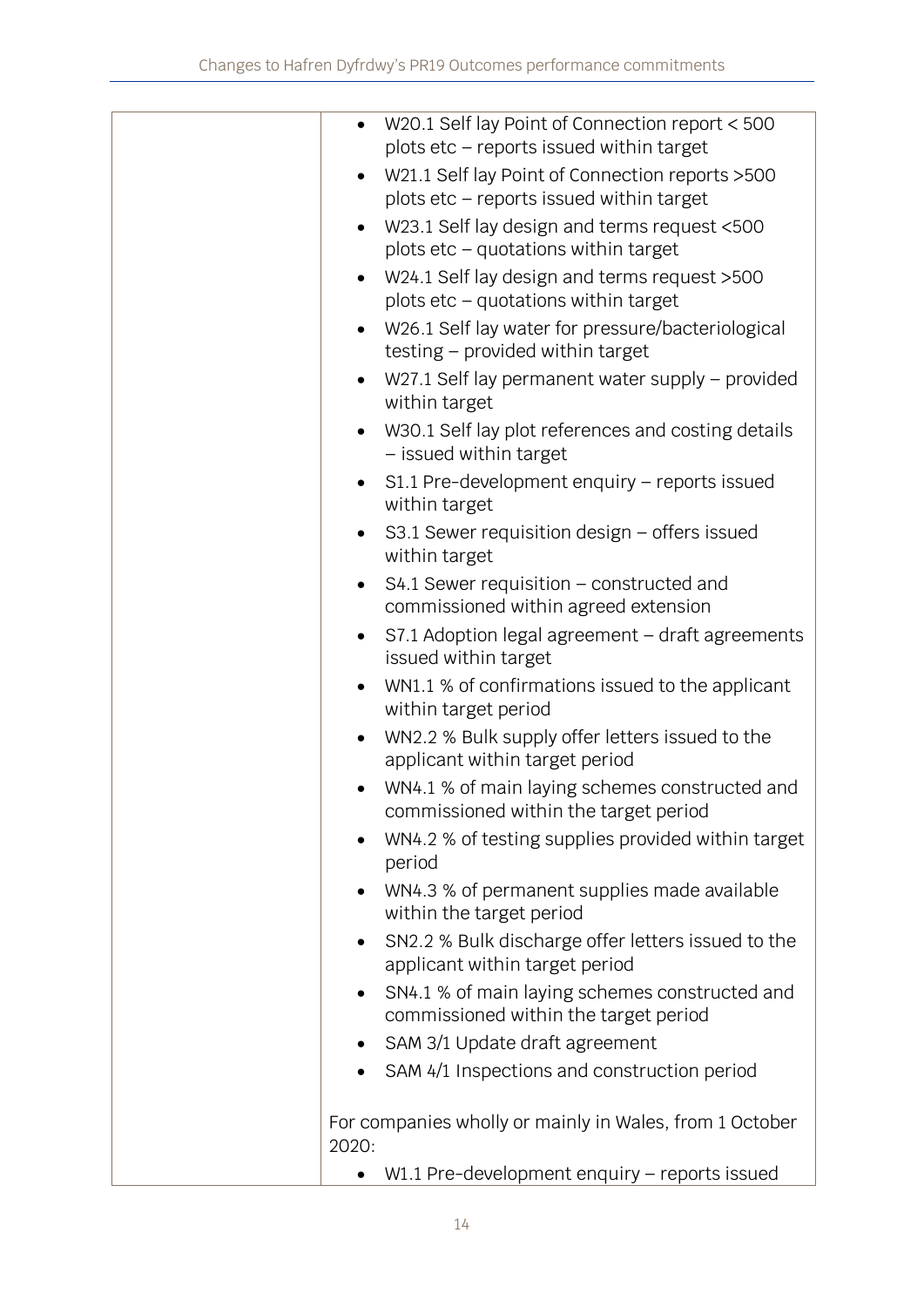|           | within target                                                                                |
|-----------|----------------------------------------------------------------------------------------------|
|           | W3.1 s45 quotations $-$ within target                                                        |
|           | $W4.1$ s45 service pipe connections $-$ within target                                        |
|           | W6.1 Mains design $<500$ plots - quotations within<br>target                                 |
|           | W7.1 Mains design $>500$ plots - quotations within<br>target                                 |
| $\bullet$ | W8.1 Mains construction within target                                                        |
| $\bullet$ | W17.1 Mains diversions (without constraints) -                                               |
|           | quotations within target                                                                     |
| $\bullet$ | W17.2 Mains diversions (with constraints) $-$<br>quotations within target                    |
|           | W18.1 Mains diversions -                                                                     |
|           | construction/commissioning within target                                                     |
| $\bullet$ | W20.1 Self lay Point of Connection report < 500<br>plots etc - reports issued within target  |
|           | W21.1 Self lay Point of Connection reports > 500<br>plots etc - reports issued within target |
| $\bullet$ | W23.1 Self lay design and terms request <500<br>plots etc - quotations within target         |
| $\bullet$ | W24.1 Self lay design and terms request >500<br>plots etc - quotations within target         |
| $\bullet$ | W26.1 Self lay water for pressure/bacteriological<br>testing - provided within target        |
|           | W27.1 Self lay permanent water supply – provided<br>within target                            |
|           | W30.1 Self lay plot references and costing details<br>- issued within target                 |
|           | S1.1 Pre-development enquiry - reports issued<br>within target                               |
|           | S3.1 Sewer requisition design - offers issued<br>within target                               |
| $\bullet$ | S4.1 Sewer requisition - constructed and<br>commissioned within agreed extension             |
| $\bullet$ | S7.1 Adoption legal agreement - draft agreements<br>issued within target                     |
| $\bullet$ | WN1.1 % of confirmations issued to the applicant<br>within target period                     |
| $\bullet$ | WN2.2 % Bulk supply offer letters issued to the                                              |
|           | applicant within target period                                                               |
| $\bullet$ | WN4.1 % of main laying schemes constructed and<br>commissioned within the target period      |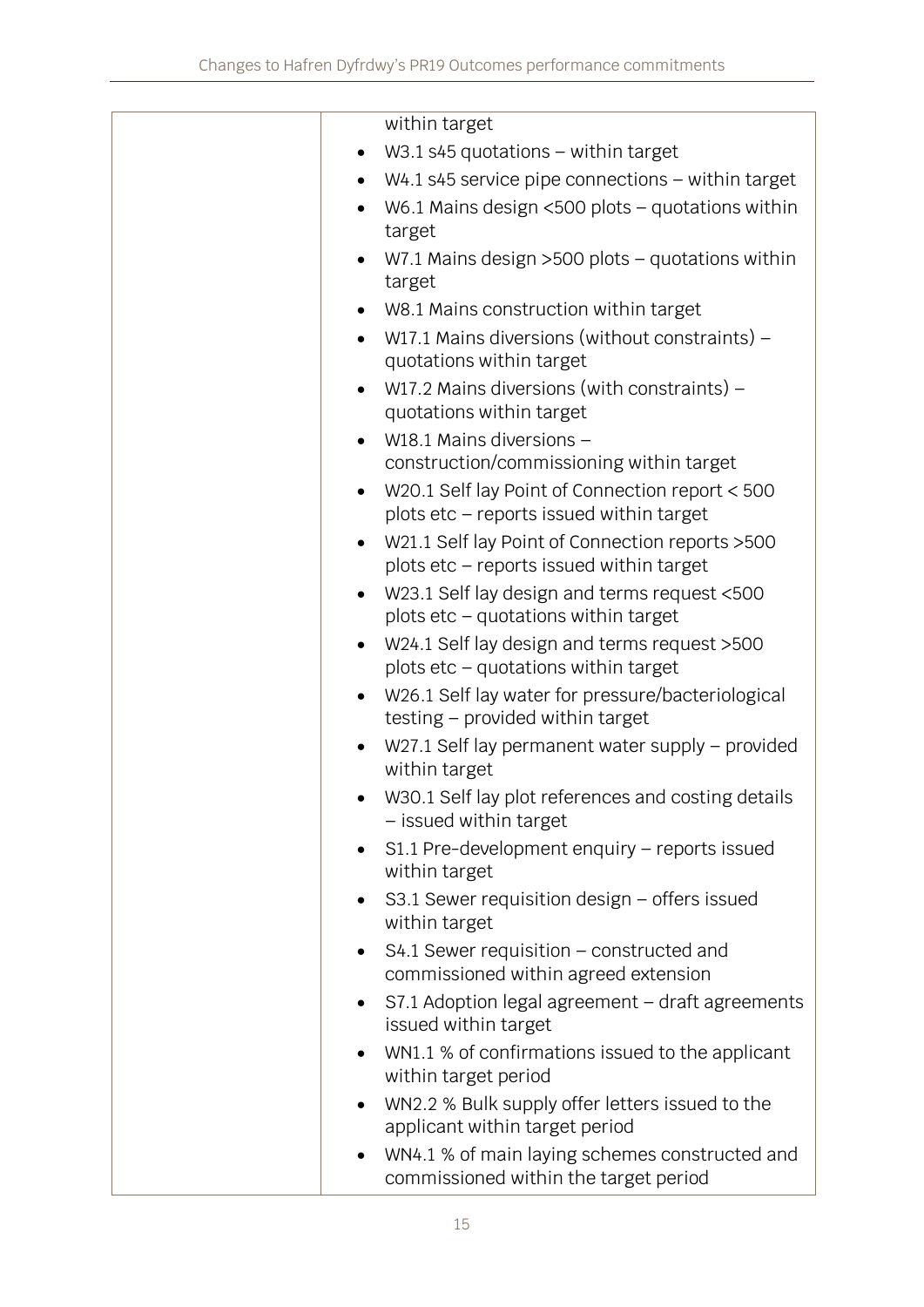| WN4.2 % of testing supplies provided within target<br>period                                                                                                                                                                                                                                                                                                                                                                                                               |
|----------------------------------------------------------------------------------------------------------------------------------------------------------------------------------------------------------------------------------------------------------------------------------------------------------------------------------------------------------------------------------------------------------------------------------------------------------------------------|
| WN4.3 % of permanent supplies made available<br>within the target period                                                                                                                                                                                                                                                                                                                                                                                                   |
| SN2.2 % Bulk discharge offer letters issued to the<br>applicant within target period                                                                                                                                                                                                                                                                                                                                                                                       |
| • SN4.1 % of main laying schemes constructed and<br>commissioned within the target period                                                                                                                                                                                                                                                                                                                                                                                  |
| For each metric, a percentage is reported and a simple<br>average of these metrics is taken. This is rescaled to be<br>out of 100 to form the score for the quantitative<br>component of D-MeX. For the 2020-21 reporting year<br>only, companies are to separately calculate their<br>performance against the metrics that apply in each half-<br>year period and the annual score for the quantitative<br>component will be an average of these two half-year<br>scores. |
| The full definition for each metric is on Ofwat's website:<br>https://www.ofwat.gov.uk/outcomes-definitions-pr19/                                                                                                                                                                                                                                                                                                                                                          |

| Detailed definition of<br>performance<br>measure | D-MeX is a measure of customer satisfaction. A<br>company's overall D-MeX score is calculated from two<br>components that contribute equally:                                                                                                                  |
|--------------------------------------------------|----------------------------------------------------------------------------------------------------------------------------------------------------------------------------------------------------------------------------------------------------------------|
|                                                  | qualitative D-MeX score, based on the ratings<br>$\bullet$<br>provided by developer services customers who<br>transacted with the company throughout the<br>reporting year to a customer satisfaction survey;<br>and                                           |
|                                                  | quantitative D-MeX score, based on the company's<br>$\bullet$<br>performance against a set of selected Water UK<br>performance metrics throughout the reporting<br>year.                                                                                       |
|                                                  | The survey results which are used to calculate the<br>qualitative component of the company's D-MeX score will<br>be supplied by a survey agent appointed by Ofwat. This is<br>supplied out of 100 to form the score for the qualitative<br>component of D-MeX. |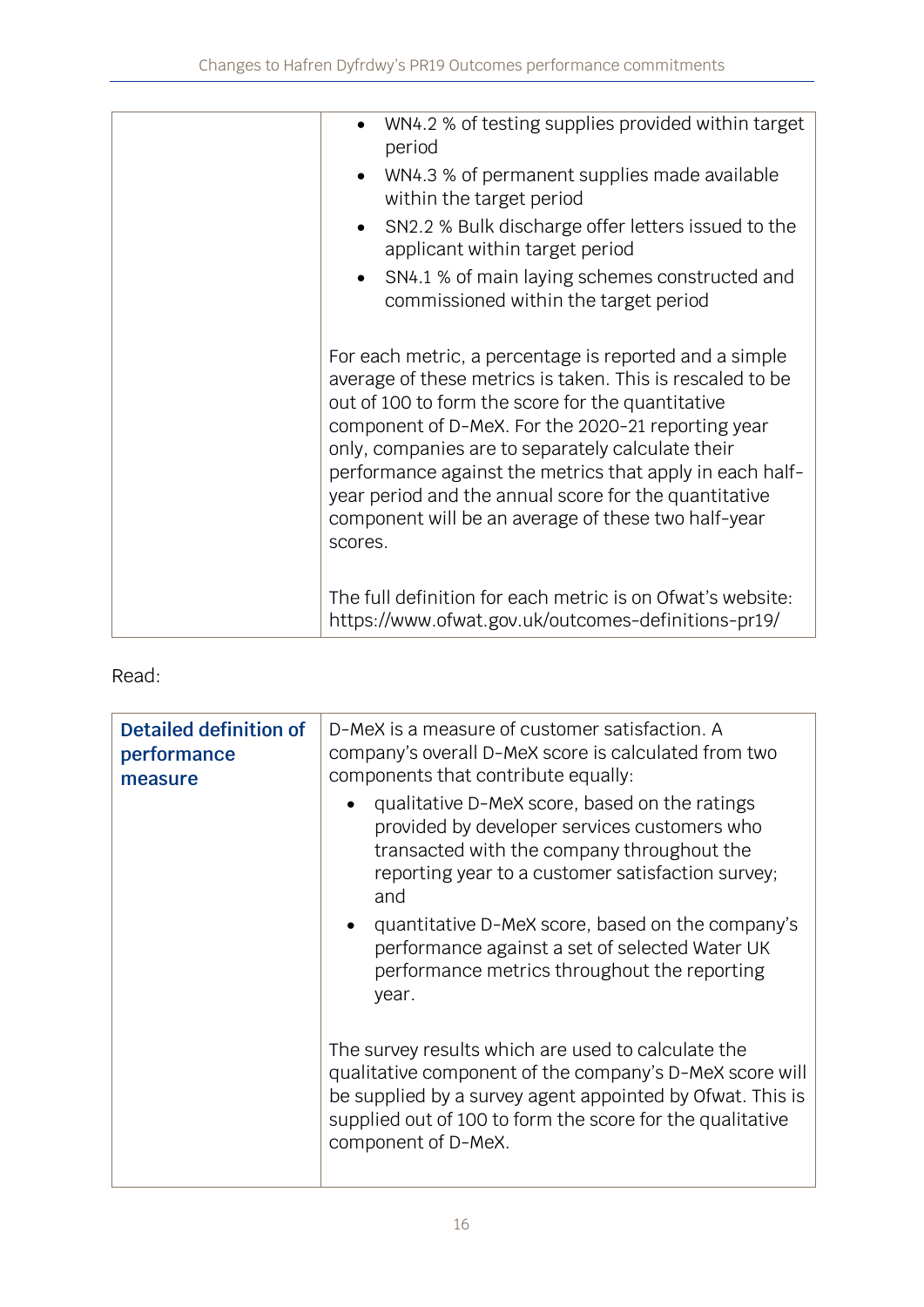|             | <b>Qualitative metrics</b>                                                                                                                                                                                                      |
|-------------|---------------------------------------------------------------------------------------------------------------------------------------------------------------------------------------------------------------------------------|
| as follows: | The metrics which are to be supplied by the company to<br>Ofwat's survey agent for the qualitative component are                                                                                                                |
| appendix'.  | The metrics that apply from 1 April 2020 to 30 September<br>2020 are set out in annex 1 of 'PR19 final determinations:<br>Customer measure of experience (C-MeX) and developer<br>services measure of experience (D-MeX) policy |
|             | For all companies, from 1 October 2020:                                                                                                                                                                                         |
|             | W1.1 Pre-development enquiry - reports issued<br>within target                                                                                                                                                                  |
| $\bullet$   | $W3.1$ s45 quotations – within target                                                                                                                                                                                           |
| $\bullet$   | $W4.1$ s45 service pipe connections $-$ within target                                                                                                                                                                           |
| $\bullet$   | W6.1 Mains design $<500$ plots – quotations within<br>target                                                                                                                                                                    |
| $\bullet$   | W7.1 Mains design $>500$ plots - quotations within<br>target                                                                                                                                                                    |
| $\bullet$   | W8.1 Mains construction within target                                                                                                                                                                                           |
| $\bullet$   | W17.1 Mains diversions (without constraints) –<br>quotations within target                                                                                                                                                      |
|             | W17.2 Mains diversions (with constraints) $-$<br>quotations within target                                                                                                                                                       |
|             | W18.1 Mains diversions -                                                                                                                                                                                                        |
|             | construction/commissioning within target                                                                                                                                                                                        |
|             | S1.1 Pre-development enquiry - reports issued<br>within target                                                                                                                                                                  |
|             | S3.1 Sewer requisition design – offers issued<br>within target                                                                                                                                                                  |
|             | $S4.1$ Sewer requisition – constructed and<br>commissioned within agreed extension                                                                                                                                              |
| $\bullet$   | S6.1 Technical vetting of adoptions & diversions -<br>approval or rejection letters within target                                                                                                                               |
|             | S7.1 Adoption legal agreement - draft agreements<br>issued within target                                                                                                                                                        |
|             | $S8.1$ s106 sewer connection – approval letters<br>issued within target                                                                                                                                                         |
|             | $S9.1$ s106 sewer connection – rejection letters<br>issued within target                                                                                                                                                        |
|             | WN1.1 % of confirmations issued to the applicant                                                                                                                                                                                |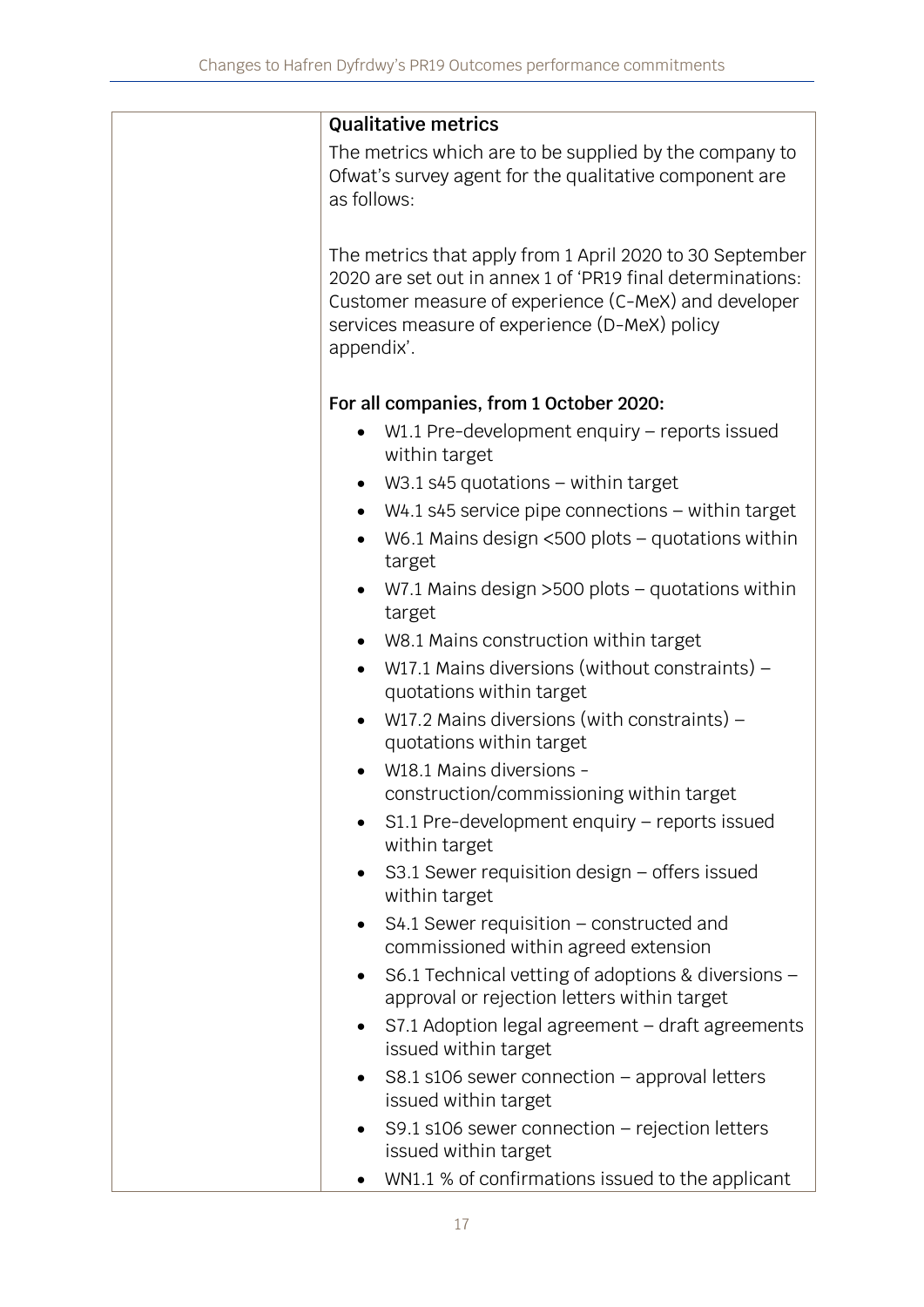| within target period                                                                                        |
|-------------------------------------------------------------------------------------------------------------|
| WN2.2 % Bulk supply offer letters issued to the<br>applicant within target period                           |
| WN3.1 % Bulk water supply agreement signed and<br>$\bullet$<br>issued to the applicant within target period |
| WN4.1 % of main laying schemes constructed and<br>$\bullet$<br>commissioned within the target period        |
| WN4.2 % of testing supplies provided within target<br>$\bullet$<br>period                                   |
| WN4.3 % of permanent supplies made available<br>$\bullet$<br>within the target period                       |
| SN2.2 % Bulk discharge offer letters issued to the<br>$\bullet$<br>applicant within target period           |
| SN3.1 % Bulk discharge agreement signed and<br>$\bullet$<br>issued to the applicant within target period    |
| SN4.1 % of main laying schemes constructed and<br>$\bullet$<br>commissioned within the target period        |
| and, for customer quotes provided before 1 April 2021,<br>the following metrics also apply:                 |
| W20.1 Self-lay Point of Connection report < 500<br>plots etc - reports issued within target                 |
| W21.1 Self-lay Point of Connection reports > 500<br>plots etc - reports issued within target                |
| W23.1 Self-lay design and terms request <500<br>$\bullet$<br>plots etc - quotations within target           |
| W24.1 Self-lay design and terms request >500<br>plots $etc -$ quotations within target                      |
| W25.1 Self-lay signed agreement -<br>$\bullet$<br>acknowledgements within target                            |
| W26.1 Self-lay water for pressure/bacteriological<br>$\bullet$<br>testing – provided within target          |
| W27.1 Self-lay permanent water supply - provided<br>within target                                           |
| W28.1 Self-lay vesting certificates $-$ issued within<br>$\bullet$<br>target                                |
| $W29.1$ Self-lay Asset Payments – issued within<br>$\bullet$<br>target                                      |
| W30.1 Self-lay plot references and costing details<br>$\bullet$<br>- issued within target                   |
| and, for customer quotes provided on or after 1 April                                                       |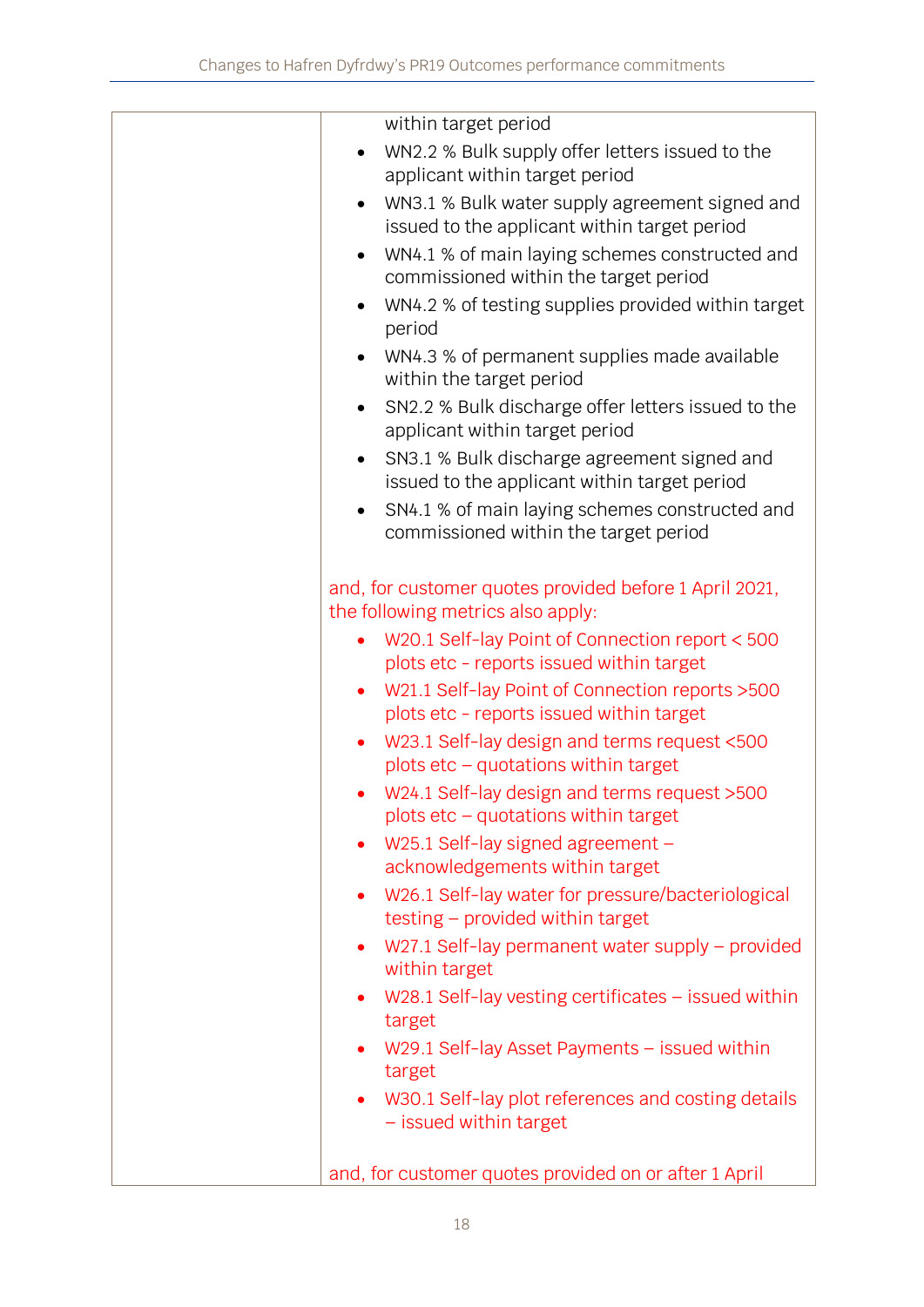| 2021, the following metrics also apply:                                                                  |
|----------------------------------------------------------------------------------------------------------|
| SLPM - S1/2 - Review PoC proposal                                                                        |
| SLPM - S2/1b - Water Company to Review SLP                                                               |
| design application                                                                                       |
| SLPM - S2/2a - Provide design<br>$\bullet$                                                               |
| SLPM - S2/2b - Water Company to Provide design<br>$\bullet$                                              |
| acceptance                                                                                               |
| SLPM – S3 – Review / revise Water Adoption<br>$\bullet$                                                  |
| Agreement                                                                                                |
| SLPM - S4/1 - Source of Water Delivery Date<br>$\bullet$                                                 |
| SLPM - S5/1a - Review request and carry out Final<br>$\bullet$<br>Connection                             |
| $SLPM - S5/1b$ – Review application and agree date<br>$\bullet$<br>of Final Connection                   |
| • $SLPM - S6 - Issue vesting certificate$                                                                |
| $SLPM - S7/1 - Validate notification and provide$<br>$\bullet$                                           |
| consent to progress with connection                                                                      |
|                                                                                                          |
| For companies wholly or mainly in England, in addition<br>to the list above, from 1 October 2020:        |
| SAM 1/2 Review pre-design application<br>$\bullet$                                                       |
| SAM 2/2 Review Design Step 1: Full design review<br>$\bullet$<br>and response                            |
| SAM 2/3 Review Design Step 2: Design acceptance<br>$\bullet$                                             |
| SAM 3/1 Update draft agreement                                                                           |
| SAM 4/1 Inspections & construction period                                                                |
| SAM 5/1 Request for pre maintenance inspections                                                          |
| SAM 5/2 Issue pre maintenance                                                                            |
| certificate/provisional certificate                                                                      |
| SAM 6/2 Issue vesting certificate                                                                        |
|                                                                                                          |
| <b>Quantitative metrics</b>                                                                              |
| When calculating the quantitative component of D-MeX,                                                    |
| metrics that have zero activities reported against them                                                  |
| do not affect the D-MeX score.                                                                           |
|                                                                                                          |
| The set of Water UK performance metrics which are used<br>to calculate the quantitative component of the |
| company's D-MeX score are as follows:                                                                    |
|                                                                                                          |
| For all companies, from 1 April 2020 to 30 September                                                     |
|                                                                                                          |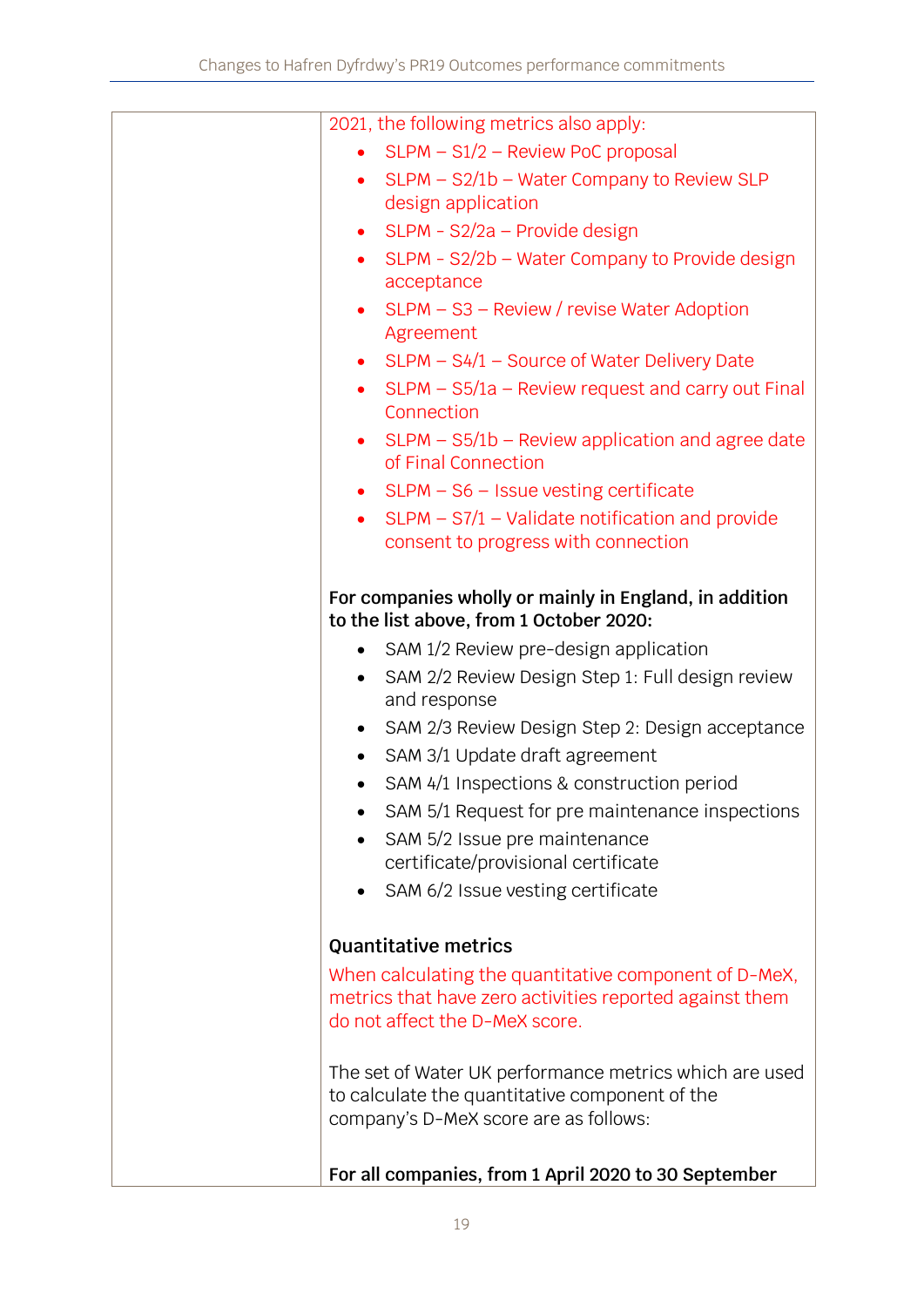| 2020:     |                                                                                              |
|-----------|----------------------------------------------------------------------------------------------|
|           | W1.1 Pre-development enquiry - reports issued<br>within target                               |
|           | W3.1 s45 quotations - within target                                                          |
|           | W4.1 s45 service pipe connections - within target                                            |
|           | W6.1 Mains design <500 plots - quotations within<br>target                                   |
| $\bullet$ | W7.1 Mains design >500 plots - quotations within<br>target                                   |
|           | W8.1 Mains construction within target                                                        |
| $\bullet$ | W17.1 Mains diversions (without constraints) -<br>quotations within target                   |
| $\bullet$ | W17.2 Mains diversions (with constraints) -<br>quotations within target                      |
|           | W18.1 Mains diversions -                                                                     |
|           | construction/commissioning within target                                                     |
| $\bullet$ | W20.1 Self lay Point of Connection report < 500<br>plots etc - reports issued within target  |
| $\bullet$ | W21.1 Self lay Point of Connection reports > 500<br>plots etc - reports issued within target |
| $\bullet$ | W23.1 Self lay design and terms request <500<br>plots etc - quotations within target         |
| $\bullet$ | W24.1 Self lay design and terms request >500<br>plots etc - quotations within target         |
| $\bullet$ | W26.1 Self lay water for pressure/bacteriological<br>testing - provided within target        |
|           | W27.1 Self lay permanent water supply - provided<br>within target                            |
| $\bullet$ | W30.1 Self lay plot references and costing details -<br>issued within target                 |
| $\bullet$ | S1.1 Pre-development enquiry - reports issued<br>within target                               |
| $\bullet$ | S3.1 Sewer requisition design - offers issued<br>within target                               |
|           | S4.1 Sewer requisition - constructed and<br>commissioned within agreed extension             |
| $\bullet$ | S7.1 Adoption legal agreement - draft agreements<br>issued within target                     |
|           | For companies wholly or mainly in England, from 1<br>October 2020:                           |
|           | W1.1 Pre-development enquiry - reports issued                                                |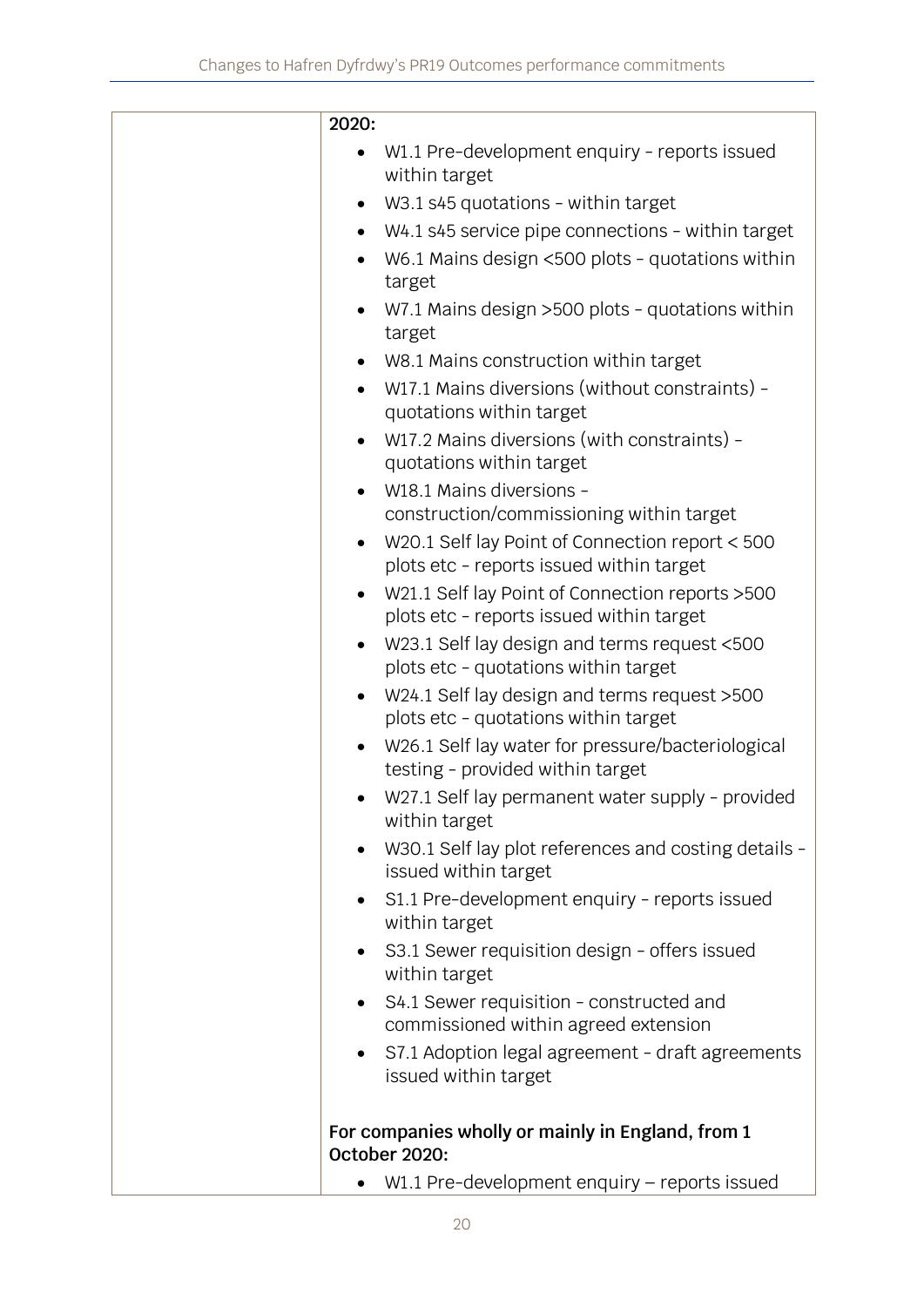|           | within target                                                                           |
|-----------|-----------------------------------------------------------------------------------------|
|           | W3.1 s45 quotations $-$ within target                                                   |
|           | $W4.1$ s45 service pipe connections $-$ within target                                   |
|           | W6.1 Mains design $<500$ plots - quotations within<br>target                            |
|           | W7.1 Mains design $>500$ plots - quotations within<br>target                            |
| $\bullet$ | W8.1 Mains construction within target                                                   |
| $\bullet$ | W17.1 Mains diversions (without constraints) -<br>quotations within target              |
| $\bullet$ | W17.2 Mains diversions (with constraints) $-$<br>quotations within target               |
|           | W18.1 Mains diversions -                                                                |
|           | construction/commissioning within target                                                |
| $\bullet$ | S1.1 Pre-development enquiry - reports issued<br>within target                          |
|           | S3.1 Sewer requisition design $-$ offers issued<br>within target                        |
| $\bullet$ | S4.1 Sewer requisition - constructed and<br>commissioned within agreed extension        |
| $\bullet$ | S7.1 Adoption legal agreement - draft agreements<br>issued within target                |
|           | WN1.1 % of confirmations issued to the applicant<br>within target period                |
|           | WN2.2 % Bulk supply offer letters issued to the<br>applicant within target period       |
|           | WN4.1 % of main laying schemes constructed and<br>commissioned within the target period |
|           | WN4.2 % of testing supplies provided within target<br>period                            |
|           | WN4.3 % of permanent supplies made available<br>within the target period                |
| $\bullet$ | SN2.2 % Bulk discharge offer letters issued to the<br>applicant within target period    |
|           | SN4.1 % of main laying schemes constructed and<br>commissioned within the target period |
|           | SAM 3/1 Update draft agreement                                                          |
|           | SAM 4/1 Inspections and construction period                                             |
|           | and, for quotes provided before 1 April 2021, the                                       |
|           | following metrics also apply:<br>W20.1 Self lay Point of Connection report < 500        |
|           |                                                                                         |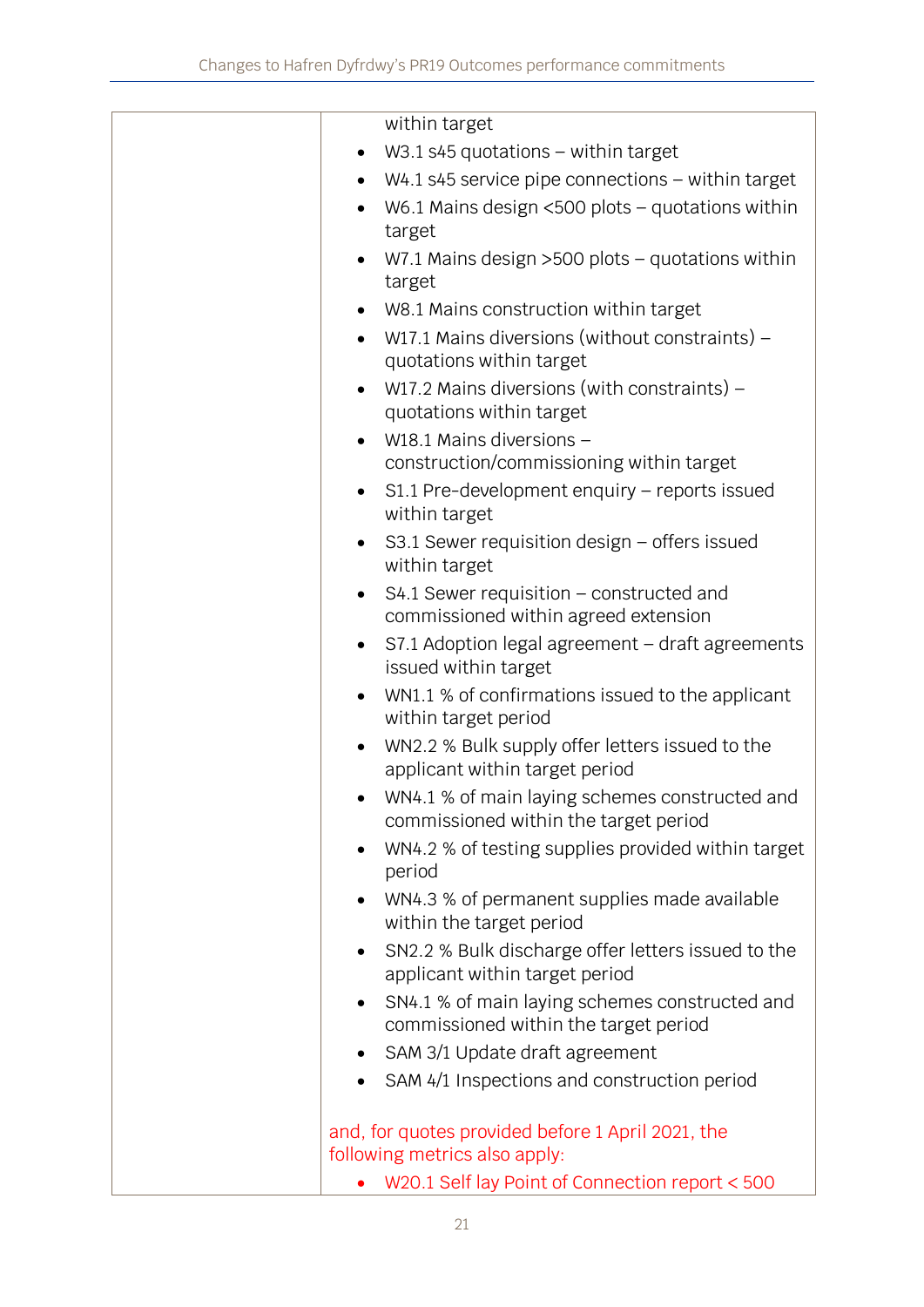| W21.1 Self lay Point of Connection reports > 500        |
|---------------------------------------------------------|
|                                                         |
|                                                         |
|                                                         |
|                                                         |
|                                                         |
| W26.1 Self lay water for pressure/bacteriological       |
|                                                         |
| W27.1 Self lay permanent water supply - provided        |
|                                                         |
| W30.1 Self lay plot references and costing details      |
|                                                         |
|                                                         |
|                                                         |
|                                                         |
|                                                         |
|                                                         |
| SLPM - S2/2b - Water Company to Provide design          |
|                                                         |
|                                                         |
|                                                         |
|                                                         |
| SLPM - S5/1a - Review request and carry out Final       |
|                                                         |
| $SLPM - S7/1 - Validate notification and provide$       |
|                                                         |
|                                                         |
| For companies wholly or mainly in Wales, from 1 October |
|                                                         |
| $W1.1$ Pre-development enquiry – reports issued         |
|                                                         |
|                                                         |
| $W4.1$ s45 service pipe connections $-$ within target   |
| W6.1 Mains design $<500$ plots – quotations within      |
|                                                         |
| W7.1 Mains design $>500$ plots – quotations within      |
|                                                         |
|                                                         |
|                                                         |
|                                                         |
|                                                         |
| W17.1 Mains diversions (without constraints) –          |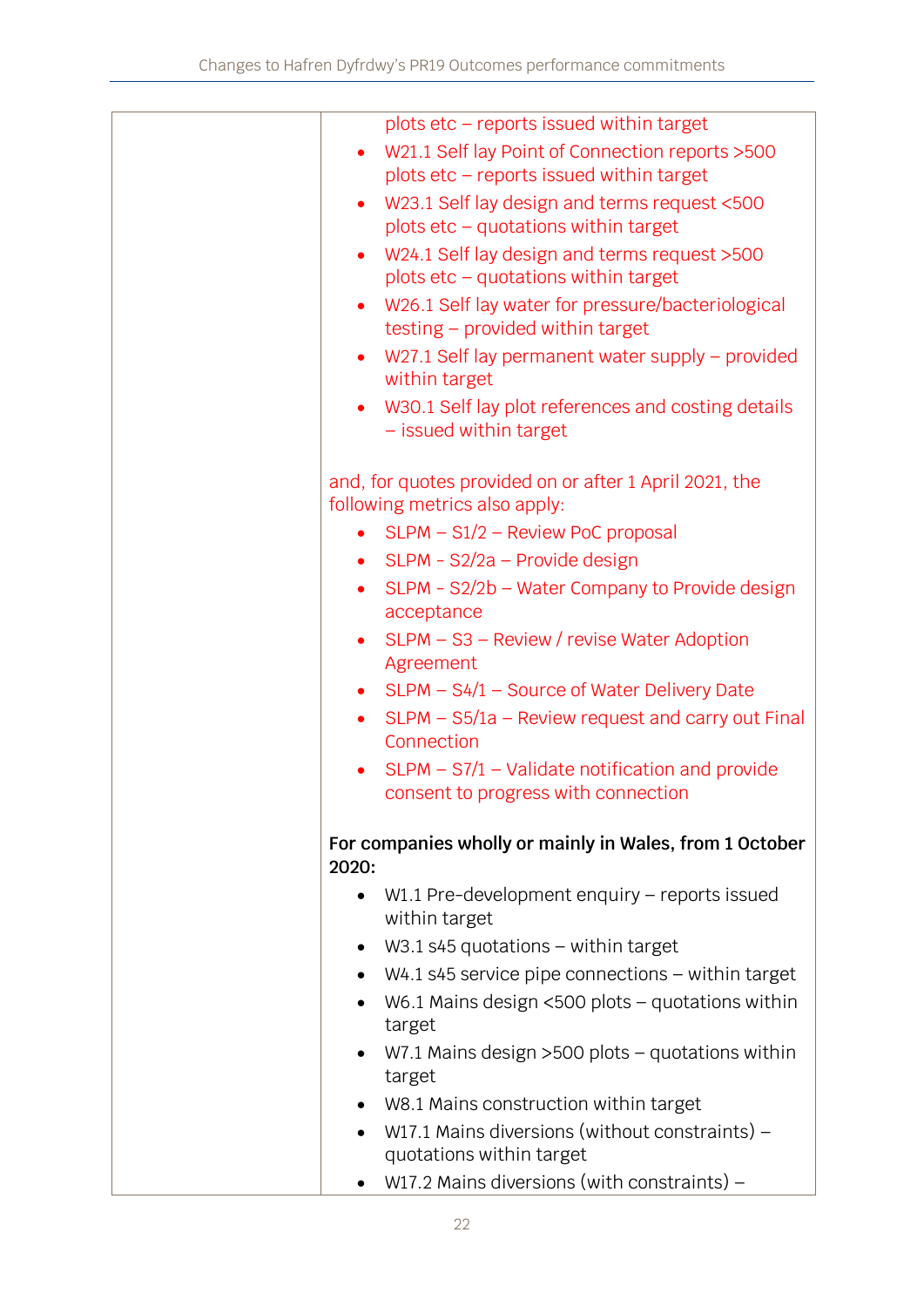|           | quotations within target                                                             |
|-----------|--------------------------------------------------------------------------------------|
|           | W18.1 Mains diversions -                                                             |
|           | construction/commissioning within target                                             |
| $\bullet$ | W20.1 Self lay Point of Connection report < 500                                      |
|           | plots etc - reports issued within target                                             |
| $\bullet$ | W21.1 Self lay Point of Connection reports > 500                                     |
|           | plots etc - reports issued within target                                             |
| $\bullet$ | W23.1 Self lay design and terms request <500                                         |
|           | plots $etc -$ quotations within target                                               |
| $\bullet$ | W24.1 Self lay design and terms request >500                                         |
|           | plots etc - quotations within target                                                 |
| $\bullet$ | W26.1 Self lay water for pressure/bacteriological                                    |
|           | testing - provided within target                                                     |
| $\bullet$ | W27.1 Self lay permanent water supply – provided<br>within target                    |
|           | W30.1 Self lay plot references and costing details                                   |
|           | - issued within target                                                               |
| $\bullet$ | S1.1 Pre-development enquiry - reports issued                                        |
|           | within target                                                                        |
| $\bullet$ | S3.1 Sewer requisition design - offers issued                                        |
|           | within target                                                                        |
| $\bullet$ | S4.1 Sewer requisition – constructed and                                             |
|           | commissioned within agreed extension                                                 |
| $\bullet$ | S7.1 Adoption legal agreement - draft agreements                                     |
|           | issued within target                                                                 |
|           | WN1.1 % of confirmations issued to the applicant<br>within target period             |
|           | WN2.2 % Bulk supply offer letters issued to the                                      |
|           | applicant within target period                                                       |
| $\bullet$ | WN4.1 % of main laying schemes constructed and                                       |
|           | commissioned within the target period                                                |
| $\bullet$ | WN4.2 % of testing supplies provided within target                                   |
|           | period                                                                               |
| $\bullet$ | WN4.3 % of permanent supplies made available                                         |
|           | within the target period                                                             |
|           | SN2.2 % Bulk discharge offer letters issued to the<br>applicant within target period |
| $\bullet$ | SN4.1 % of main laying schemes constructed and                                       |
|           | commissioned within the target period                                                |
|           |                                                                                      |
|           | For each metric, a percentage is reported and a simple                               |
|           | average of these metrics is taken. This is rescaled to be                            |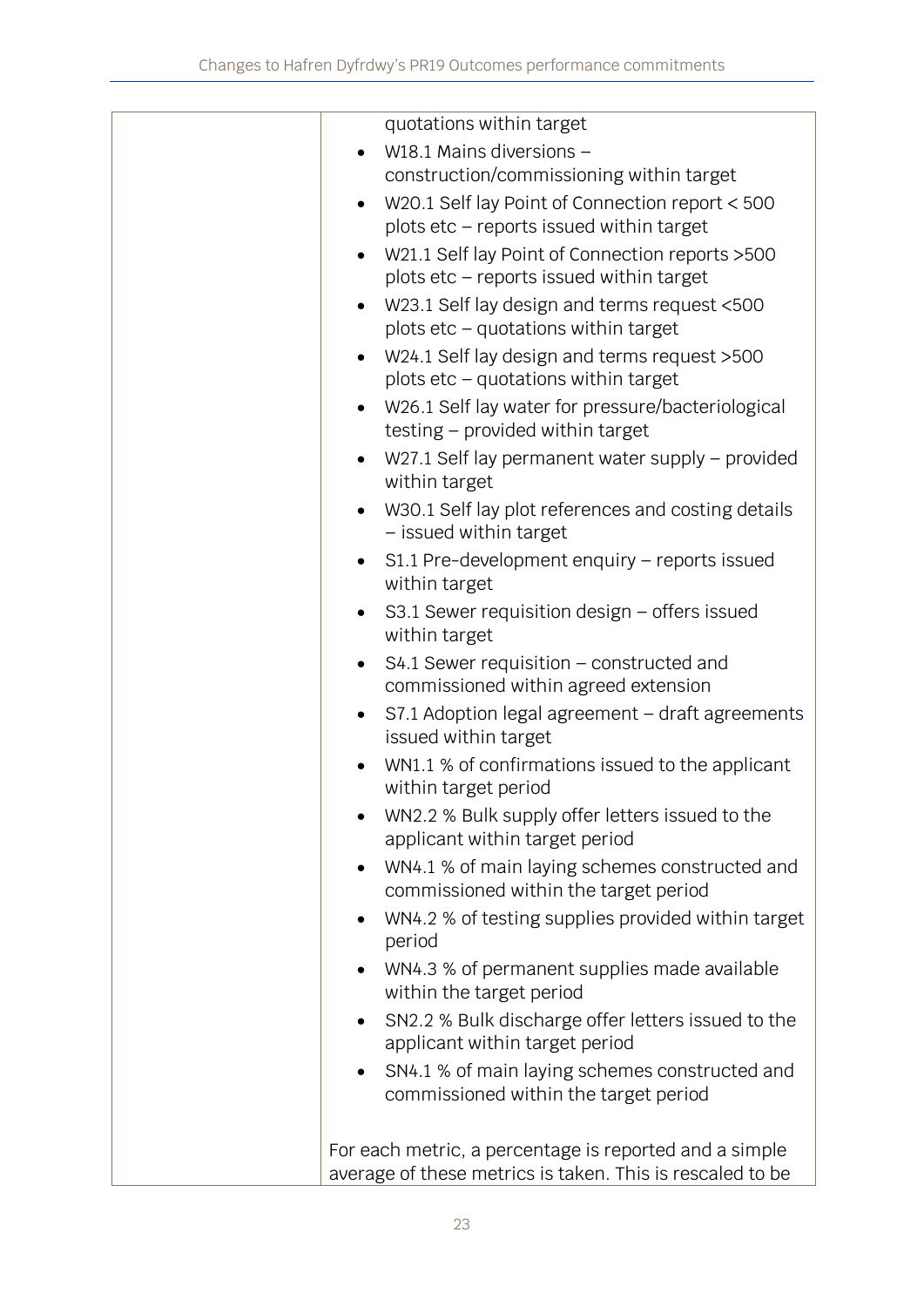| out of 100 to form the score for the quantitative<br>component of D-MeX. For the 2020-21 reporting year<br>only, companies are to separately calculate their<br>performance against the metrics that apply in each half-<br>year period and the annual score for the quantitative<br>component will be an average of these two half-year<br>scores. |
|-----------------------------------------------------------------------------------------------------------------------------------------------------------------------------------------------------------------------------------------------------------------------------------------------------------------------------------------------------|
| The full definition for each metric is on Ofwat's website:<br>https://www.ofwat.gov.uk/outcomes-definitions-pr19/                                                                                                                                                                                                                                   |

# **Pollution incidents**

### **PR19HDD\_E2**

The detail for this performance commitment is set out on pages 29-31.

Version 3.0 of this change log makes the following changes:

On [page 29](https://www.ofwat.gov.uk/wp-content/uploads/2019/12/PR19-final-determinations-Hafren-Dyfrdwy-Outcomes-performance-commitment-appendix.pdf#page=30), in the 'Performance commitment definition and parameters' table for:

| <b>Detailed</b><br>definition of<br>performance<br>measure | Pollution Incidents is defined in the following guidance for $PR19 -$<br>Water & Sewerage Company Environmental Performance Assessment<br>(EPA) Methodology (version 3). Published November 2017 by the<br>Environment Agency. |
|------------------------------------------------------------|--------------------------------------------------------------------------------------------------------------------------------------------------------------------------------------------------------------------------------|
|                                                            | https://www.ofwat.gov.uk/wpcontent/uploads/2017/12/WatCoPerfEPA<br>methodology v3- Nov-2017-Final.pdf                                                                                                                          |
|                                                            | The total number of pollution incidents (categories 1 to 3) per<br>10,000km of sewer length for which the company is responsible in a<br>calendar year.                                                                        |
|                                                            | The total number of pollution incidents (Category $1 - 3$ pollution<br>incidents in England or High and Low impact incidents in Wales) in a<br>calendar year emanating from a discharge or escape of a contaminant             |
|                                                            | from a company sewerage asset affecting the water environment. This                                                                                                                                                            |
|                                                            | does not include incidents impacting on air or land. Incidents                                                                                                                                                                 |
|                                                            | affecting amenity of the water environment, for example bathing                                                                                                                                                                |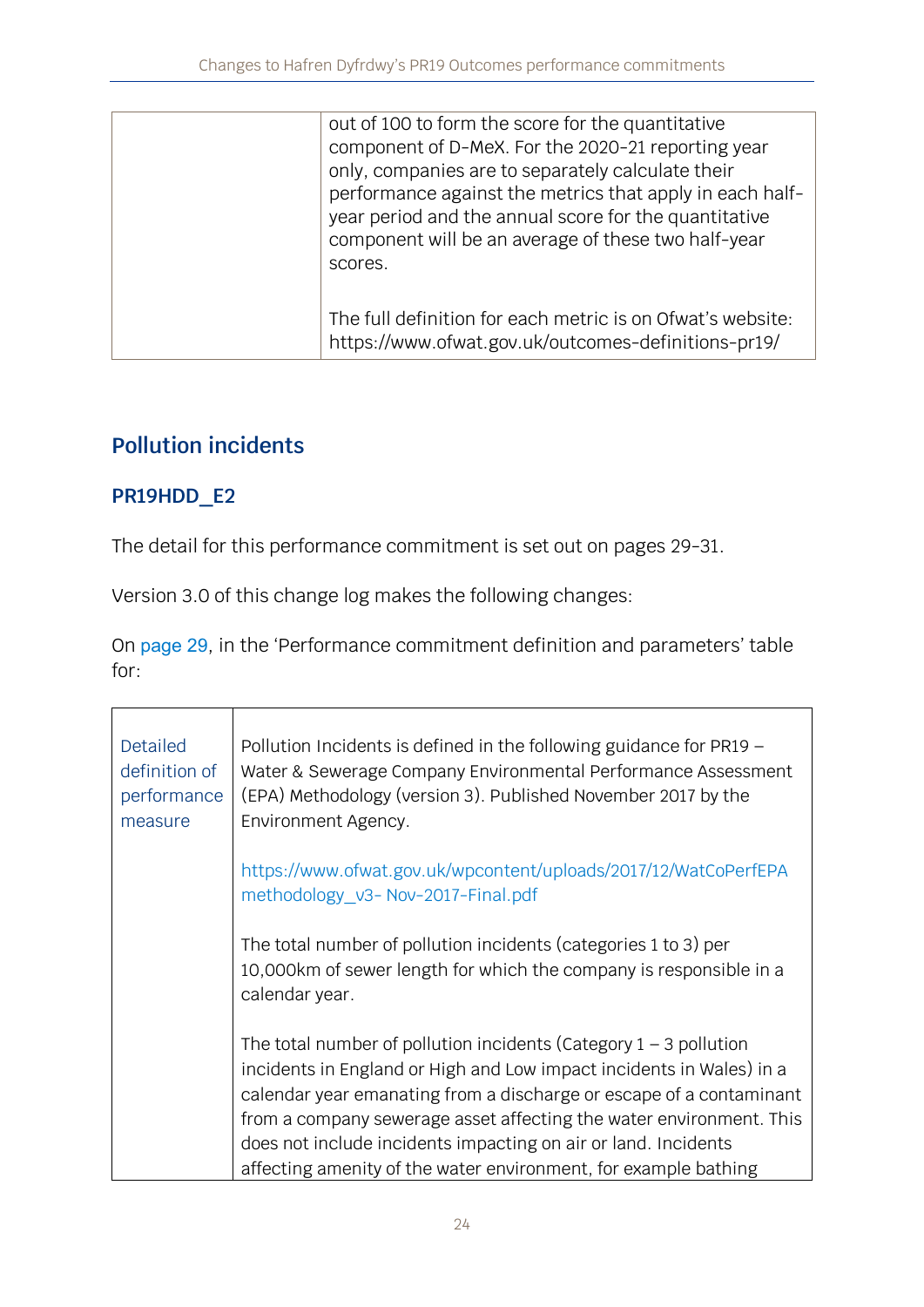| waters, are included. Pollution incidents from transferred/adopted      |
|-------------------------------------------------------------------------|
| private pumping stations or transferred/adopted private rising mains    |
| (transferred in 2016) will be included from 1st January 2021. Pollution |
| incidents attributed to the clean water distribution system and water   |
| treatment works are not included in this total pollution incidents      |
| sewerage definition.                                                    |
|                                                                         |

| <b>Detailed</b><br>definition of<br>performance<br>measure | From 1st April 2021, for companies operating mainly in England (ie<br>Anglian Water, Northumbrian Water, Southern Water, Severn Trent<br>Water, South West Water, Thames Water, United Utilities, Wessex<br>Water and Yorkshire Water) pollution incidents is defined in the<br>reporting guidance for Water & Sewerage Company Environmental<br>Performance Assessment (EPA) Methodology version 9 released by<br>the Environment Agency in May 2021. |
|------------------------------------------------------------|--------------------------------------------------------------------------------------------------------------------------------------------------------------------------------------------------------------------------------------------------------------------------------------------------------------------------------------------------------------------------------------------------------------------------------------------------------|
|                                                            | EPA version 9 is published on our website here: Environment Agency<br>water and sewerage company Environmental Performance<br>Assessment (EPA) methodology (version 9) for 2021 to 2025 - Ofwat                                                                                                                                                                                                                                                        |
|                                                            | From 1st April 2021, for companies operating mainly in Wales (ie<br>Hafren Dyfrdwy and Dŵr Cymru) pollution incidents is defined in the<br>reporting guidance for Water & Sewerage Company Environmental<br>Performance Assessment (EPA) Methodology version 8 released by<br>Natural Resources Wales in May 2021.                                                                                                                                     |
|                                                            | EPA version 8 is published on our website here:<br>https://www.ofwat.gov.uk/publication/environment-agencys-epa-<br>methodology/%C2%A0                                                                                                                                                                                                                                                                                                                 |
|                                                            | Pollution incidents is reported as the total number of pollution<br>incidents (categories 1 to 3) per 10,000km of sewer length for which<br>the company is responsible in a calendar year. In comparison to EPA<br>version 8, EPA version 9 contains a minor update to the sewer<br>lengths of one company operating in England. The methodologies<br>are otherwise equivalent with regards to reporting of pollution<br>incidents.                    |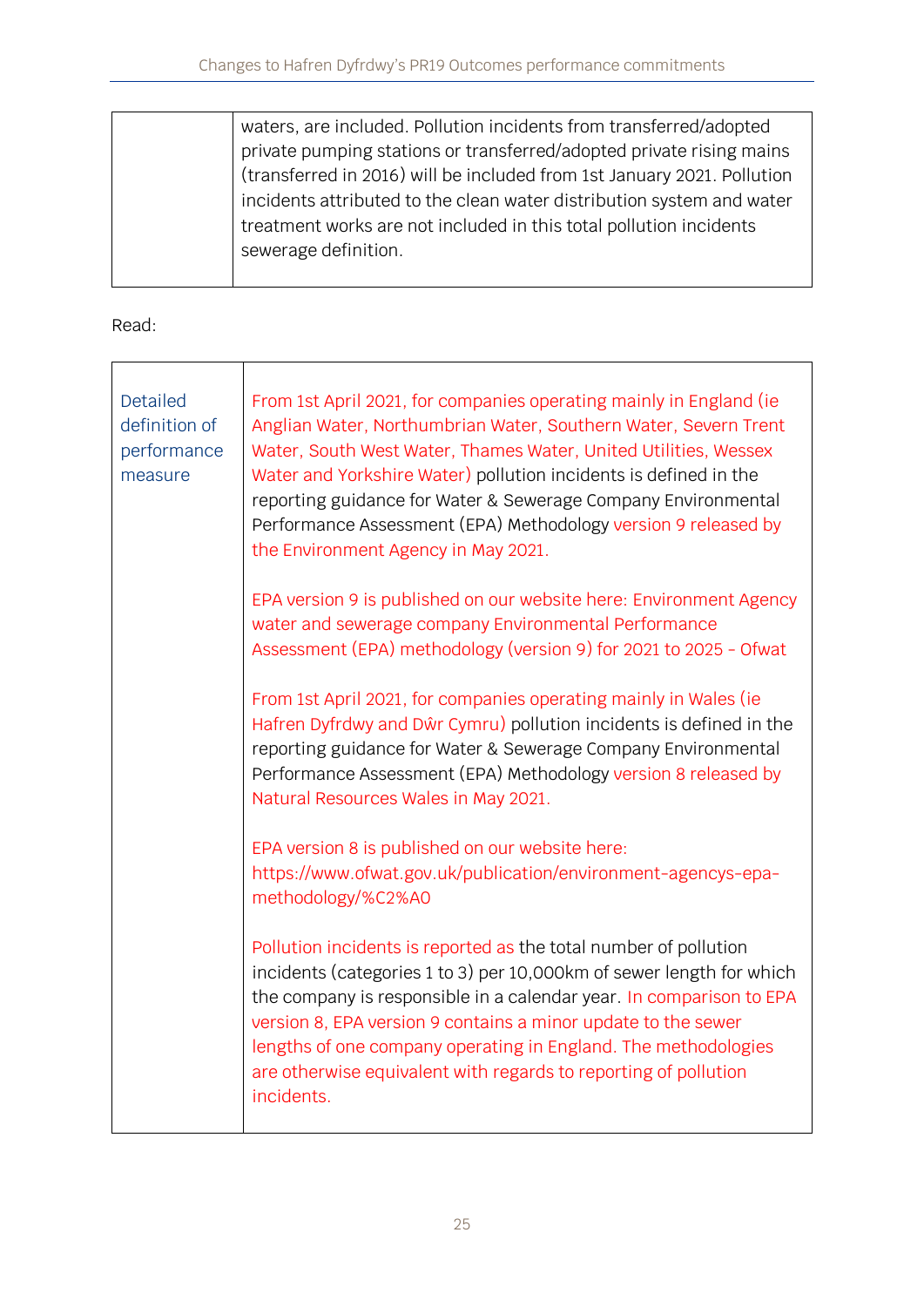## **Treatment works compliance**

## **PR19HDD\_C4**

The detail for this performance commitment is set out on pages 36-38.

Version 3.0 of this change log makes the following changes:

On [page 36](https://www.ofwat.gov.uk/wp-content/uploads/2019/12/PR19-final-determinations-Hafren-Dyfrdwy-Outcomes-performance-commitment-appendix.pdf#page=37), in the 'Performance commitment definition and parameters' table for:

| <b>Detailed</b><br>definition of<br>performance<br>measure | Treatment works compliance is defined in the reporting guidance for<br>PR19 - Water & Sewerage Company Environmental Performance<br>Assessment (EPA) Methodology (version 3). Published November 2017<br>by the Environment Agency. |  |
|------------------------------------------------------------|-------------------------------------------------------------------------------------------------------------------------------------------------------------------------------------------------------------------------------------|--|
|                                                            | https://www.ofwat.gov.uk/wpcontent/uploads/2017/12/WatCoPerfEPA<br>methodology v3- Nov-2017-Final.pdf                                                                                                                               |  |
|                                                            | The discharge permit compliance metric is reported as the number of<br>failing sites (as a percentage of the total number of discharges) and<br>not the number of failing discharges.                                               |  |

| Detailed      | From 1st April 2021, for companies operating mainly in England (ie) |  |
|---------------|---------------------------------------------------------------------|--|
| definition of | Anglian Water, Northumbrian Water, Southern Water, Severn Trent     |  |
| performance   | Water, South West Water, Thames Water, United Utilities, Wessex     |  |
| measure       | Water and Yorkshire Water) treatment works compliance is defined in |  |
|               | the reporting guidance for Water & Sewerage Company Environmental   |  |
|               | Performance Assessment (EPA) Methodology version 9 released by the  |  |
|               | Environment Agency in May 2021.                                     |  |
|               |                                                                     |  |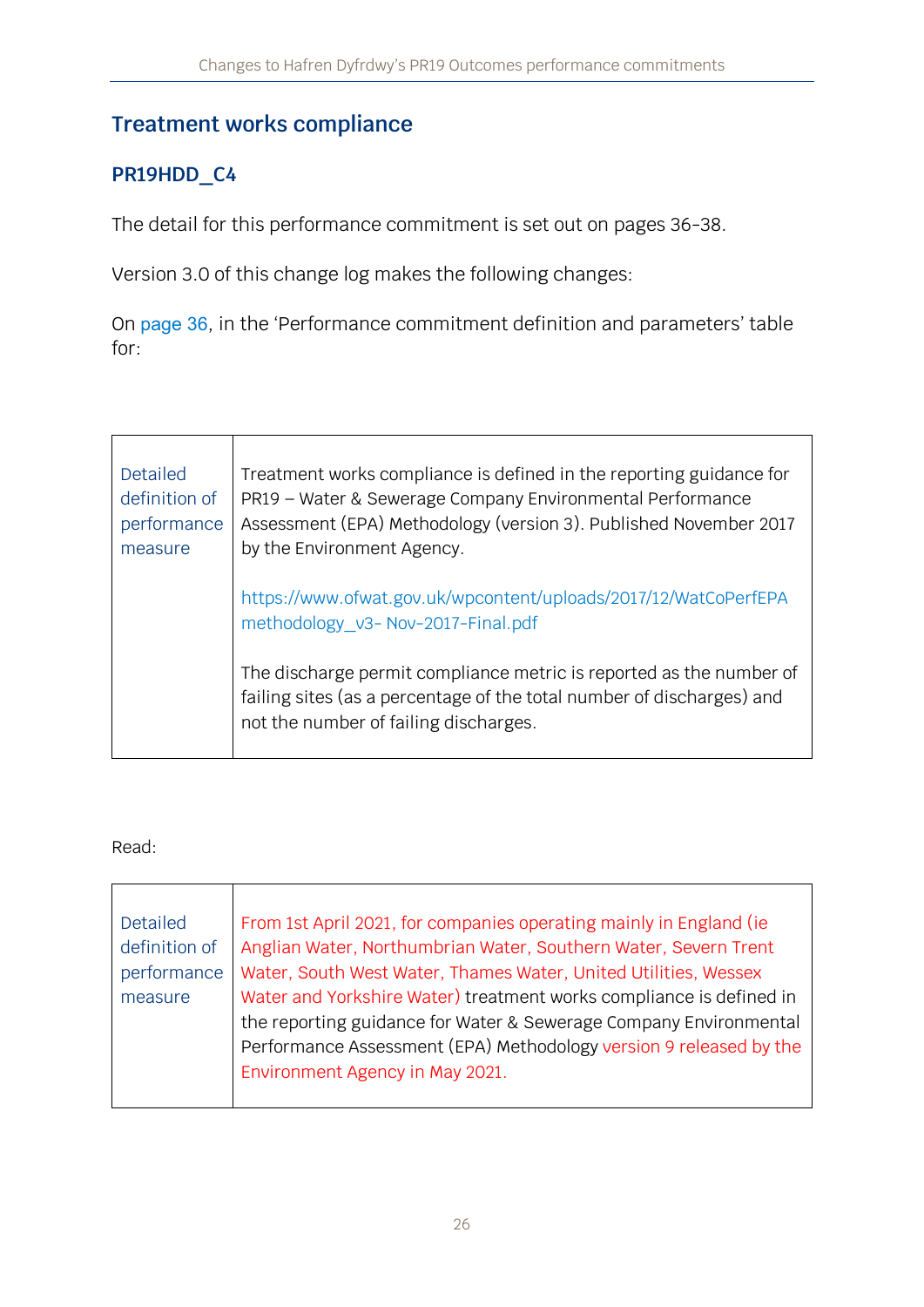EPA version 9 is published on our website here: [Environment Agency](https://www.ofwat.gov.uk/publication/environment-agency-water-and-sewerage-company-environmental-performance-assessment-epa-methodology-version-9-for-2021-to-2025/)  [water and sewerage company Environmental Performance](https://www.ofwat.gov.uk/publication/environment-agency-water-and-sewerage-company-environmental-performance-assessment-epa-methodology-version-9-for-2021-to-2025/)  [Assessment \(EPA\) methodology \(version 9\) for 2021 to 2025 -](https://www.ofwat.gov.uk/publication/environment-agency-water-and-sewerage-company-environmental-performance-assessment-epa-methodology-version-9-for-2021-to-2025/) Ofwat From 1st April 2021, for companies operating mainly in Wales (ie Hafren Dyfrdwy and Dŵr Cymru) treatment works compliance is defined in the reporting guidance for Water & Sewerage Company Environmental Performance Assessment (EPA) Methodology version 8 released by Natural Resources Wales in May 2021. EPA version 8 is published on our website here: [https://www.ofwat.gov.uk/publication/environment-agencys-epa](https://www.ofwat.gov.uk/publication/environment-agencys-epa-methodology/%C2%A0)[methodology/%C2%A0](https://www.ofwat.gov.uk/publication/environment-agencys-epa-methodology/%C2%A0) There are no differences between methodologies which result in different impacts on reporting of treatment works compliance performance commitments for companies operating in England or Wales. The discharge permit compliance metric is reported as the number of failing sites (as a percentage of the total number of discharges) and not the number of failing discharges.

# **Per capita consumption**

### **PR19HDD\_B3**

The detail for this performance commitment is set out on pages 12-15.

Version 4.0 of this change log makes the following changes:

On [page 13](https://www.ofwat.gov.uk/wp-content/uploads/2019/12/PR19-final-determinations-Hafren-Dyfrdwy-Outcomes-performance-commitment-appendix.pdf#page=14), in the 'Performance commitment definition and parameters' table for:

| I Timing of underperformance and outperformance payments   In-period |  |
|----------------------------------------------------------------------|--|
|----------------------------------------------------------------------|--|